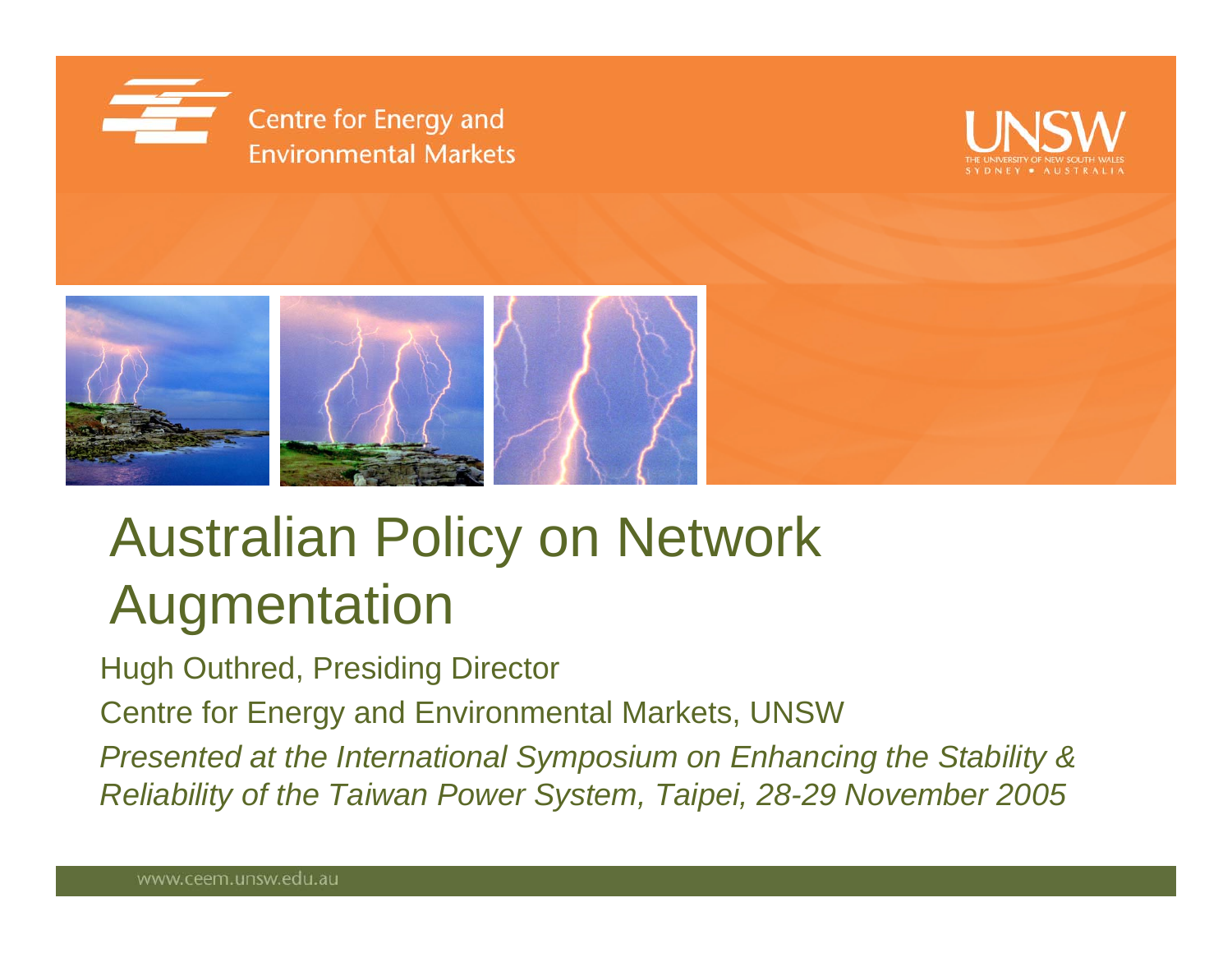



# **Outline**

- **Network services in a competitive electricity industry**
- Ideal nodal market at each connection point:
	- Ancillary services, spot energy, future risk
	- Network arbitrage versus local resources
	- Active demand-side participation
- **Impractical near term, uncertain long term:** 
	- Complexity, market power, uncertainty
- **Practical approaches depend on context:** 
	- Regional markets & negotiation frameworks
	- Network service regulation:
		- **Operation incentives & investment protocols**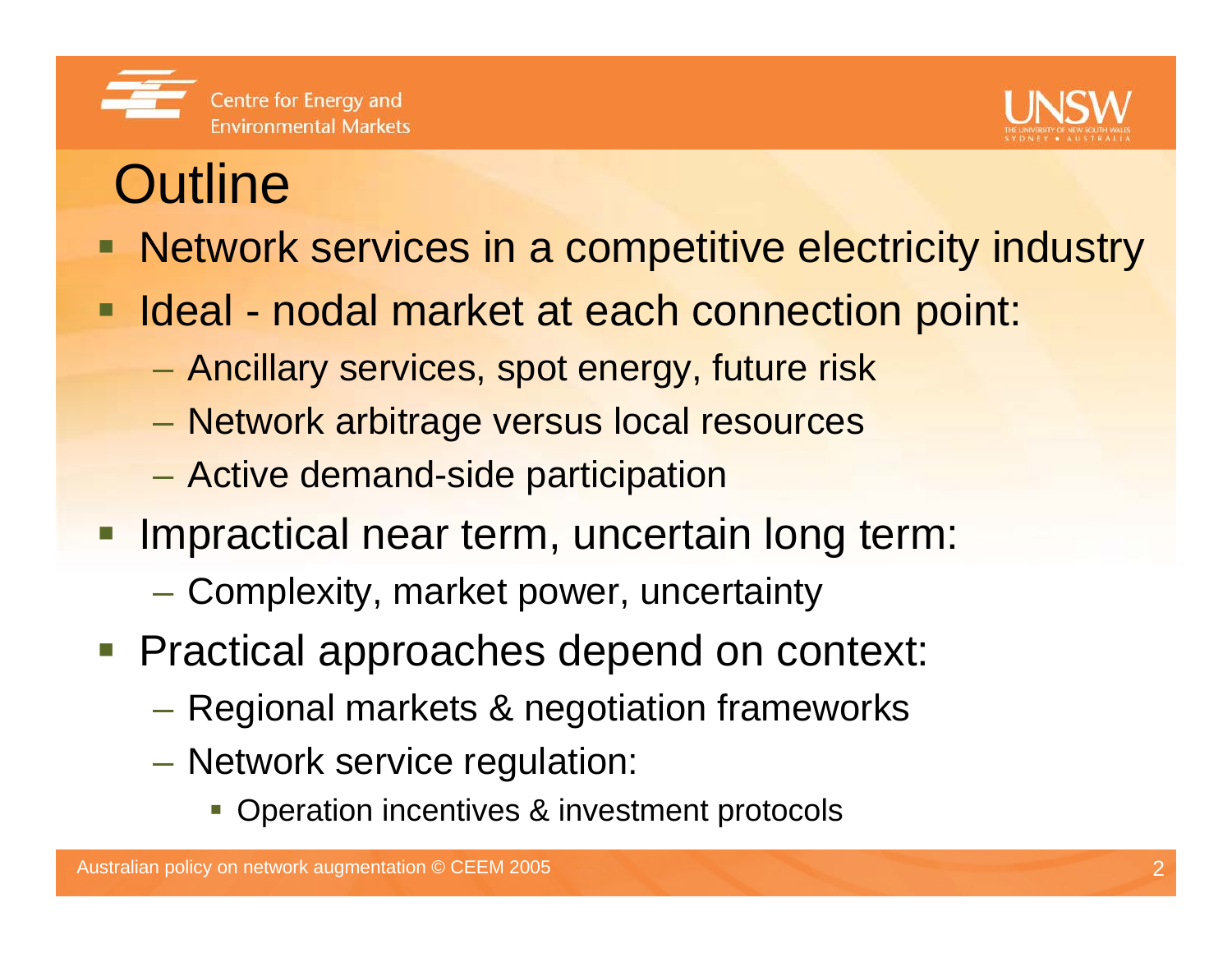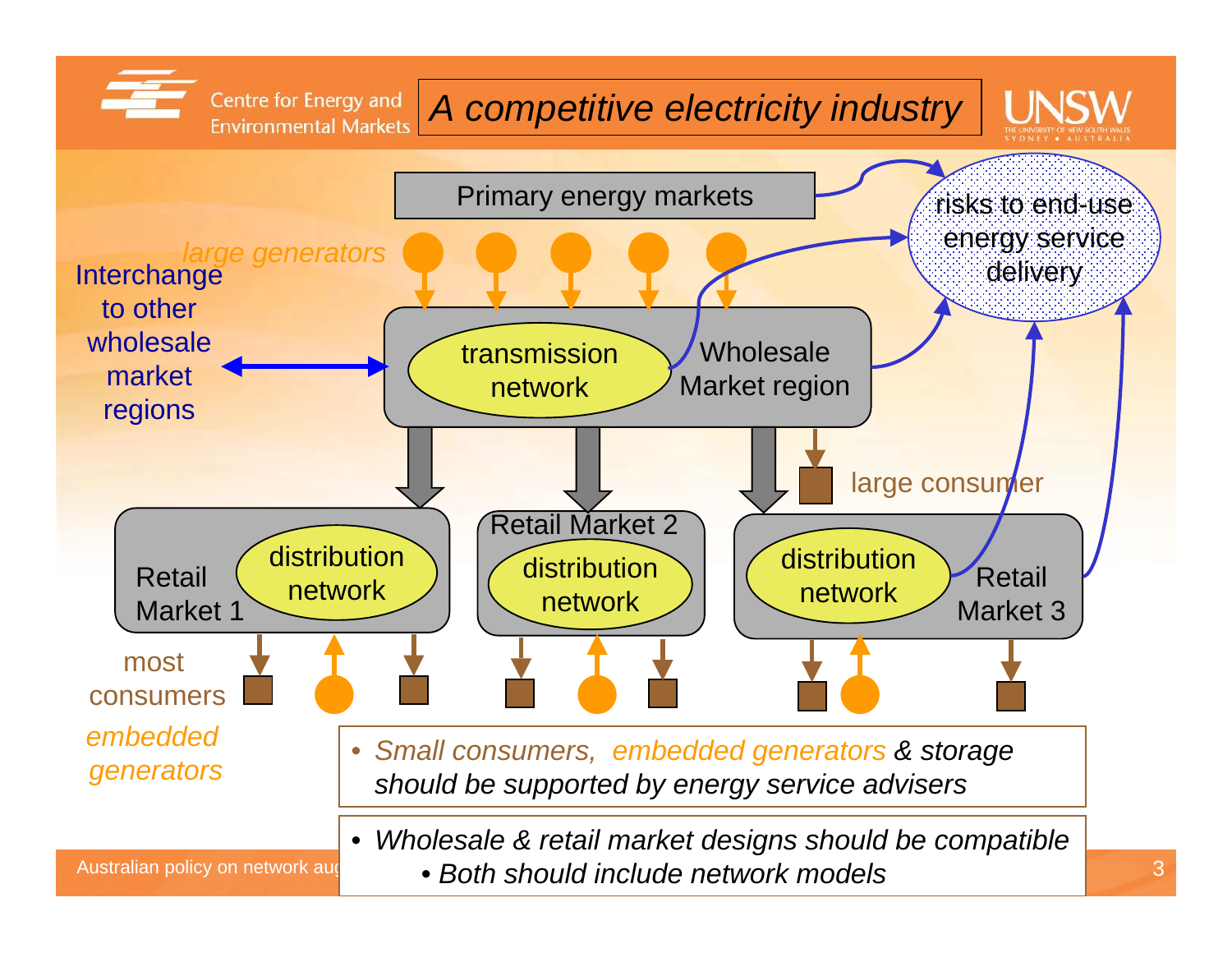



# Network services in a competitive electricity industry

- **Provide (collective) connectivity between all** generator & all end-use equipment:
	- Support continuous flow of energy
	- $\mathcal{L}_{\mathcal{A}}$ - Holistic rather than device-specific services
- **Enhance availability, quality & security of supply:** 
	- Particularly in very short & very long time-scales
- Generator & end-use services are part substitutes:
	- Network services should be subject to competition
	- – *However, competition difficult to achieve:*
		- F *Outhred (2006): Managing Availability, Quality and Security in a Restructured Electricity Industry (www.ceem.unsw.edu.au)*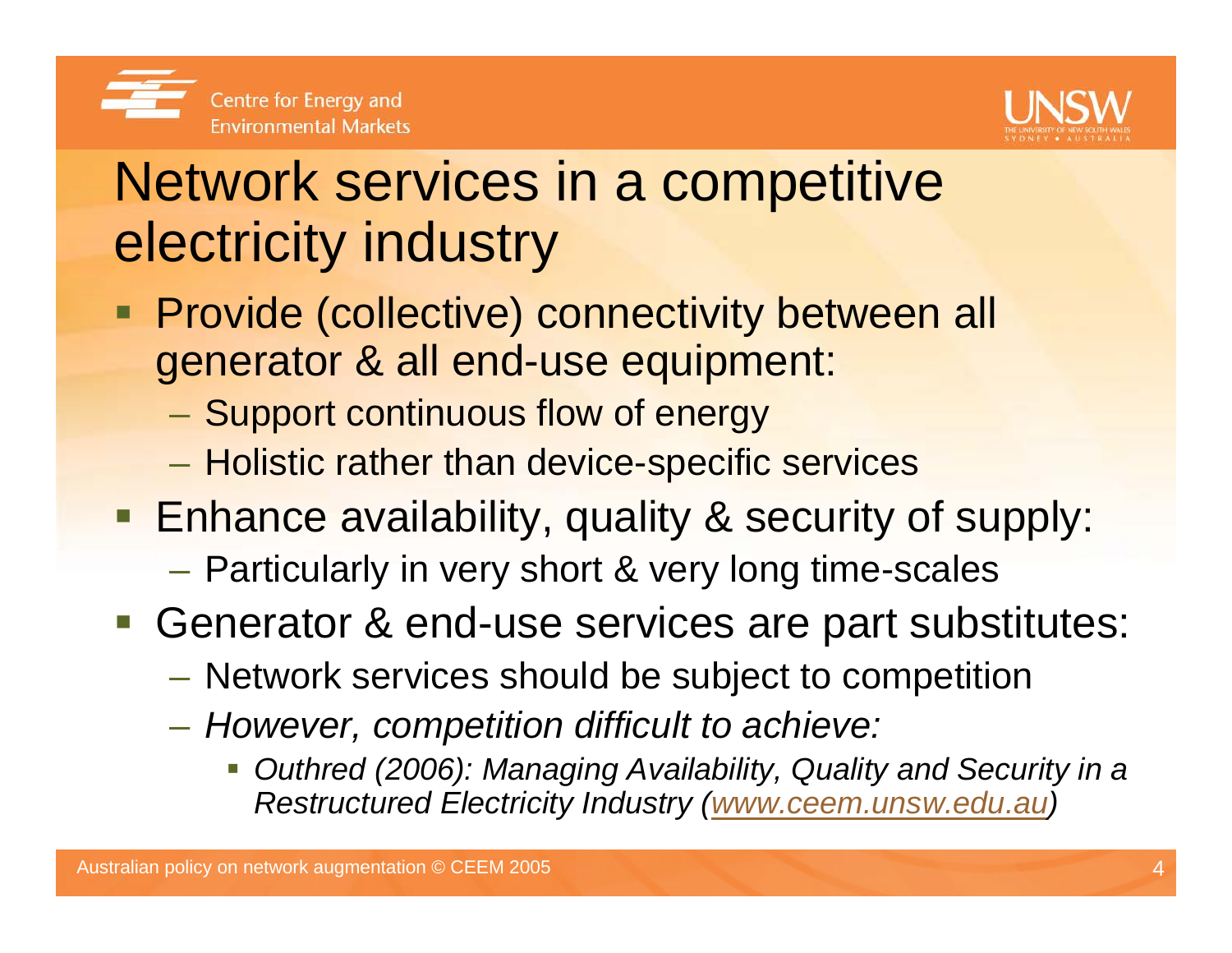



## Ideal competitive model: *nodal markets in ancillary services, energy & derivatives*

- Ŧ Based on a market at each node:
	- Local generators & end-users
	- Flows to & from the network
	- *The set of nodal ancillary service, spot & derivative markets would be solved by simultaneous auction*
- **Network flows determined to maximise the benefits** of trade (network-based arbitrage):
	- To exploit diversity in resource availability
	- Subject to network losses & flow constraints
- *In this model, network services are not regulated*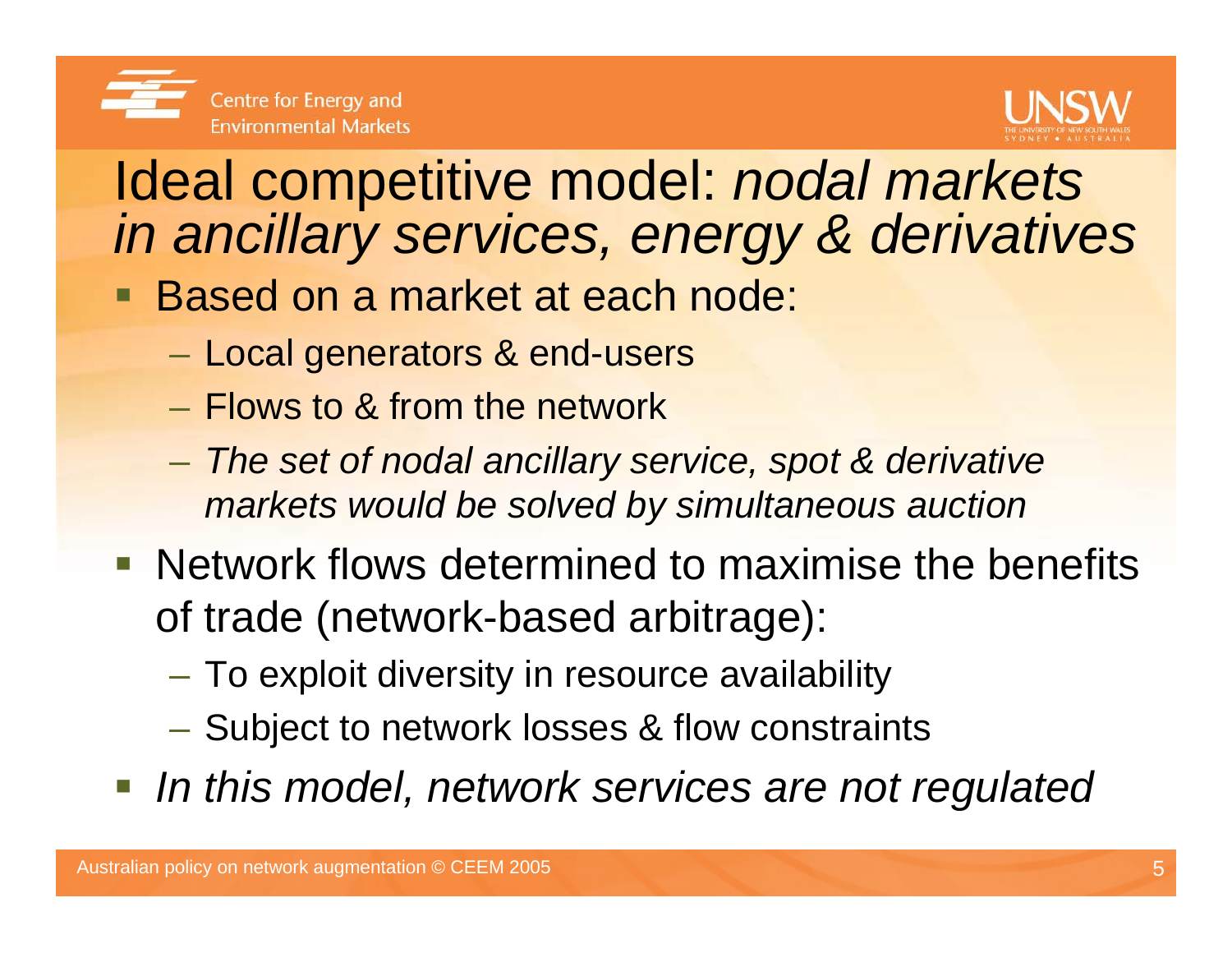



#### Network services as arbitrage between nodal markets



*Much of the value of network services derives from the very short ancillary service & the very long investment timescales*

Australian policy on network augmentation © CEEM 2005 6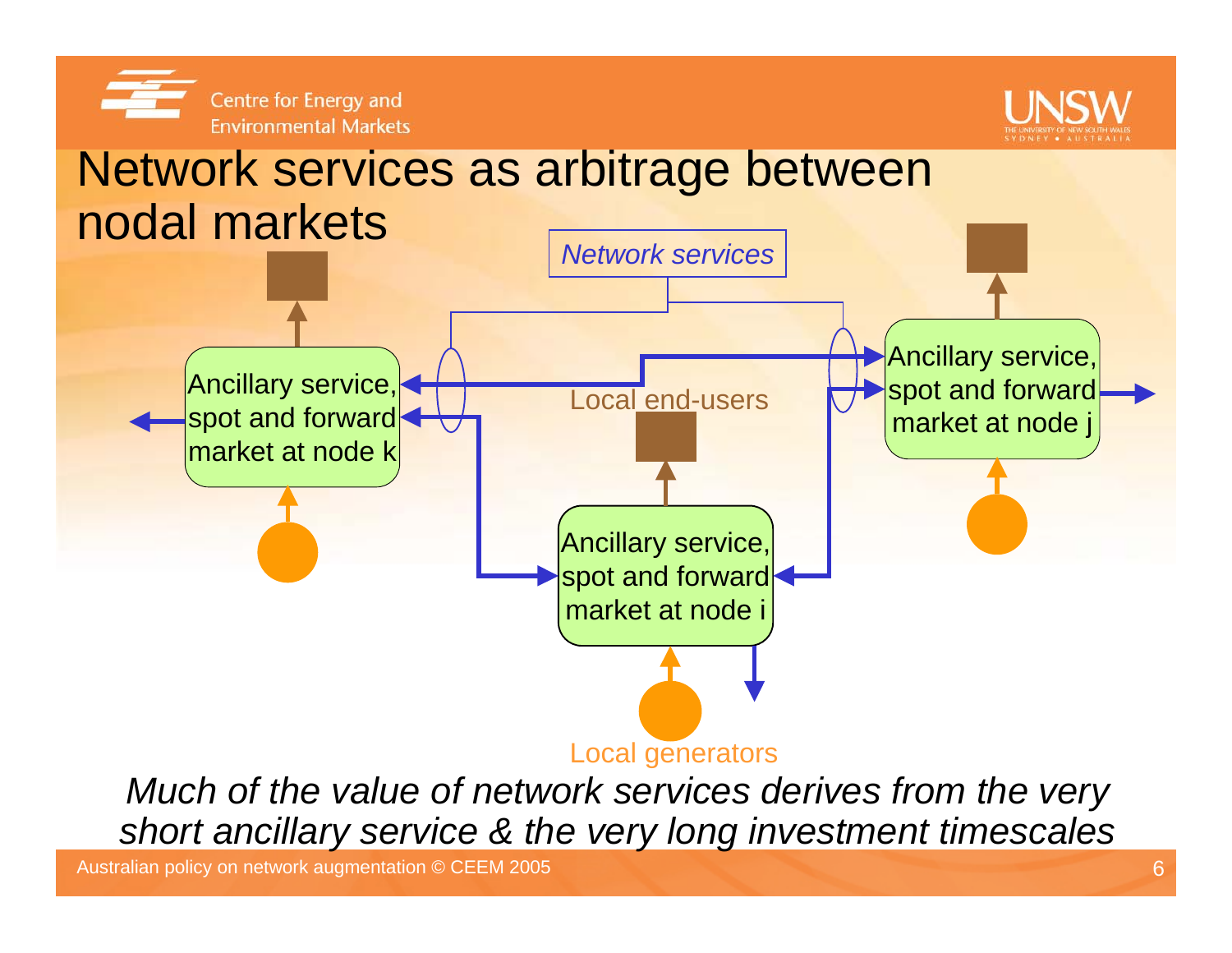



### Limits to the effectiveness of nodal markets

- For a given network, more nodal markets:
	- Mean fewer participants in each nodal market:
		- Local participants & network owners gain market power
		- **Ancillary services, spot energy & risk harder to price**
	- Require a more accurate network model
	- *There is a lower limit to the level of network detail that nodal markets can resolve*
- **Service Service**  Regional markets provide one compromise:
	- Place major flow constraints on region boundaries:
		- **Models of "notional interconnectors" then required**
	- Resolve intra-regional network flow constraints by negotiation under regulatory supervision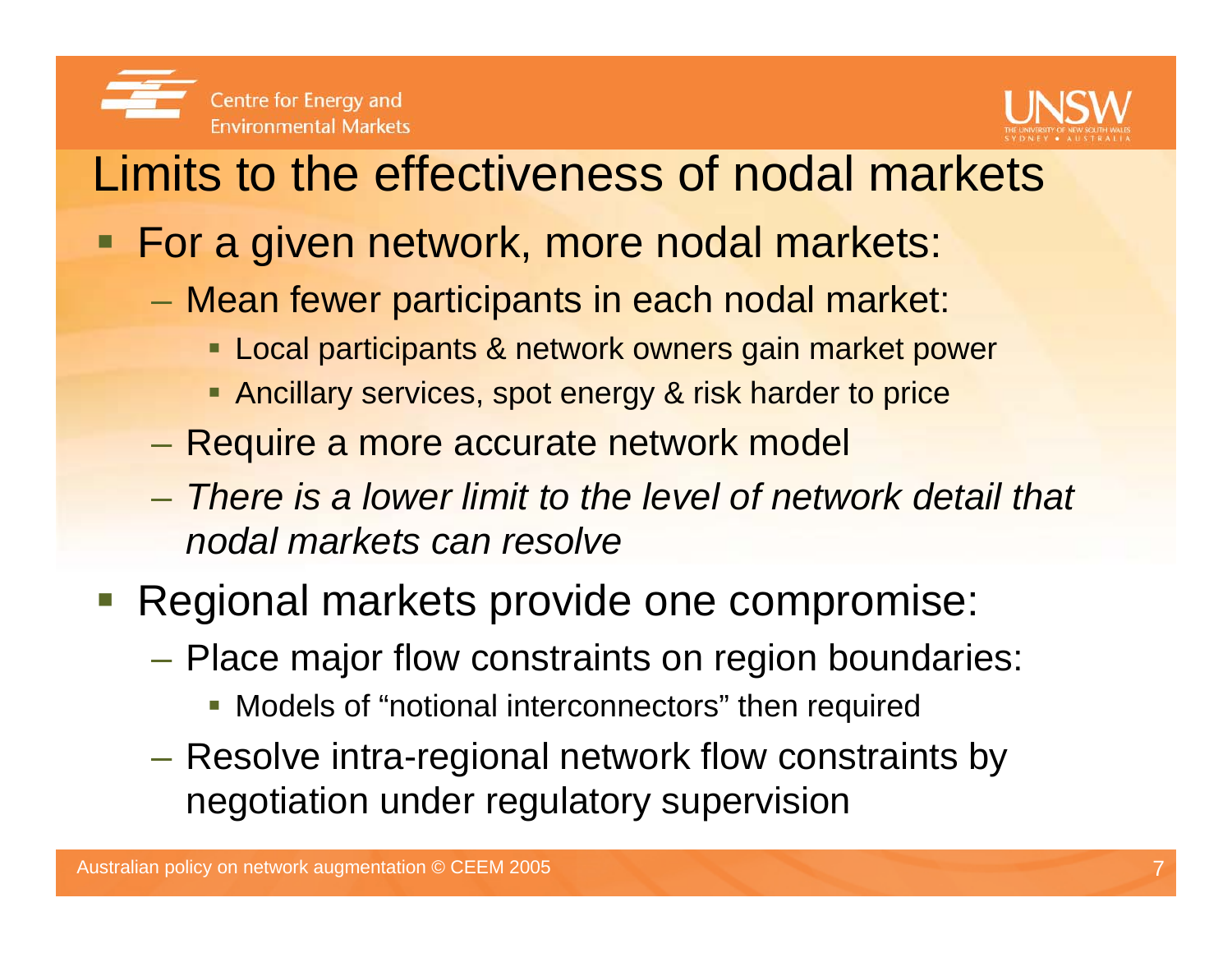

# Scope of the NEM

- Queensland
- New South Wales & ACT
- Victoria
- South Australia
- Tasmania (Basslink in 2006)

NEM regions are indicated, and their boundaries need not be on state borders (e.g. two regions in NSW)



Digital base map data supplied by ETSA Power Corporation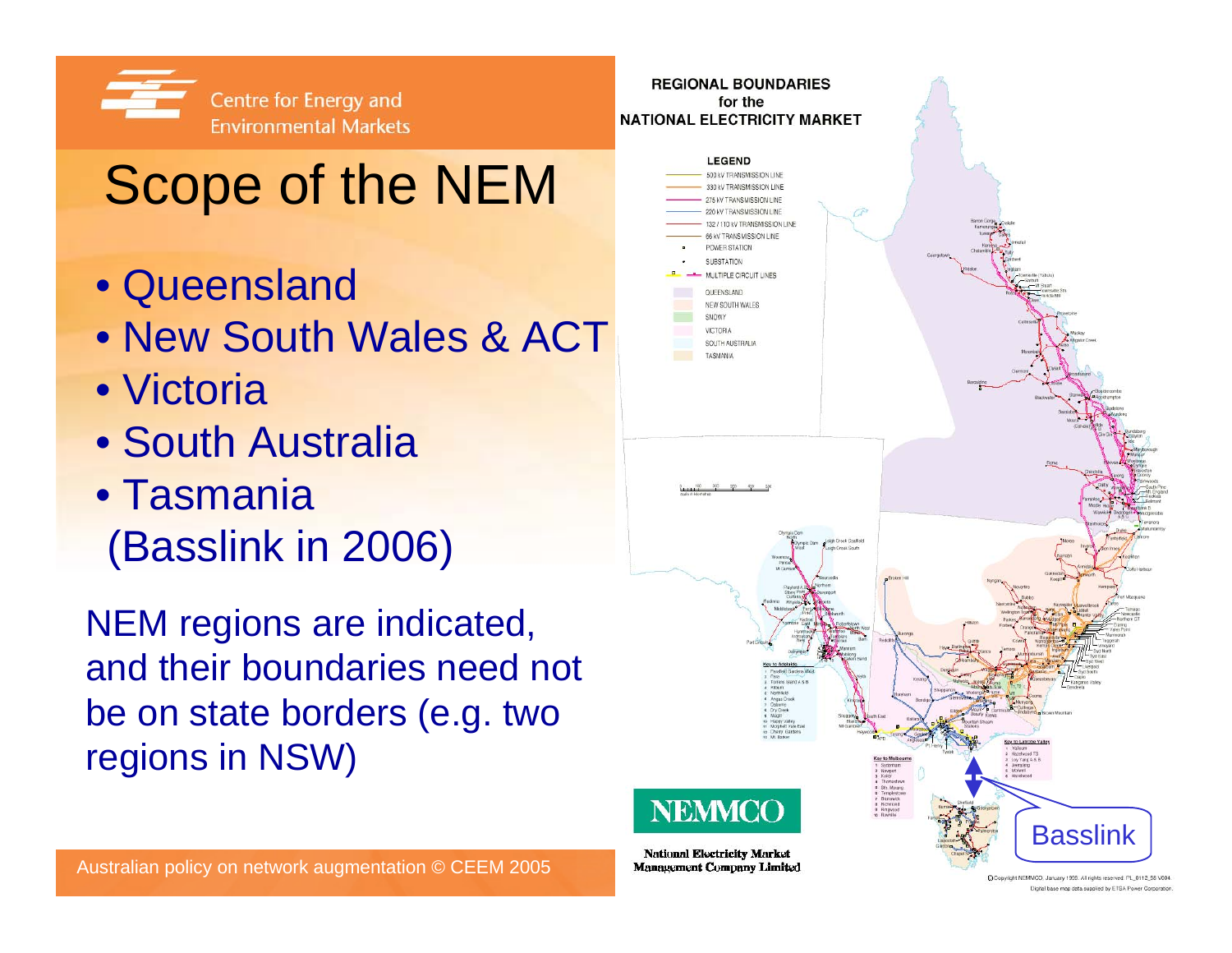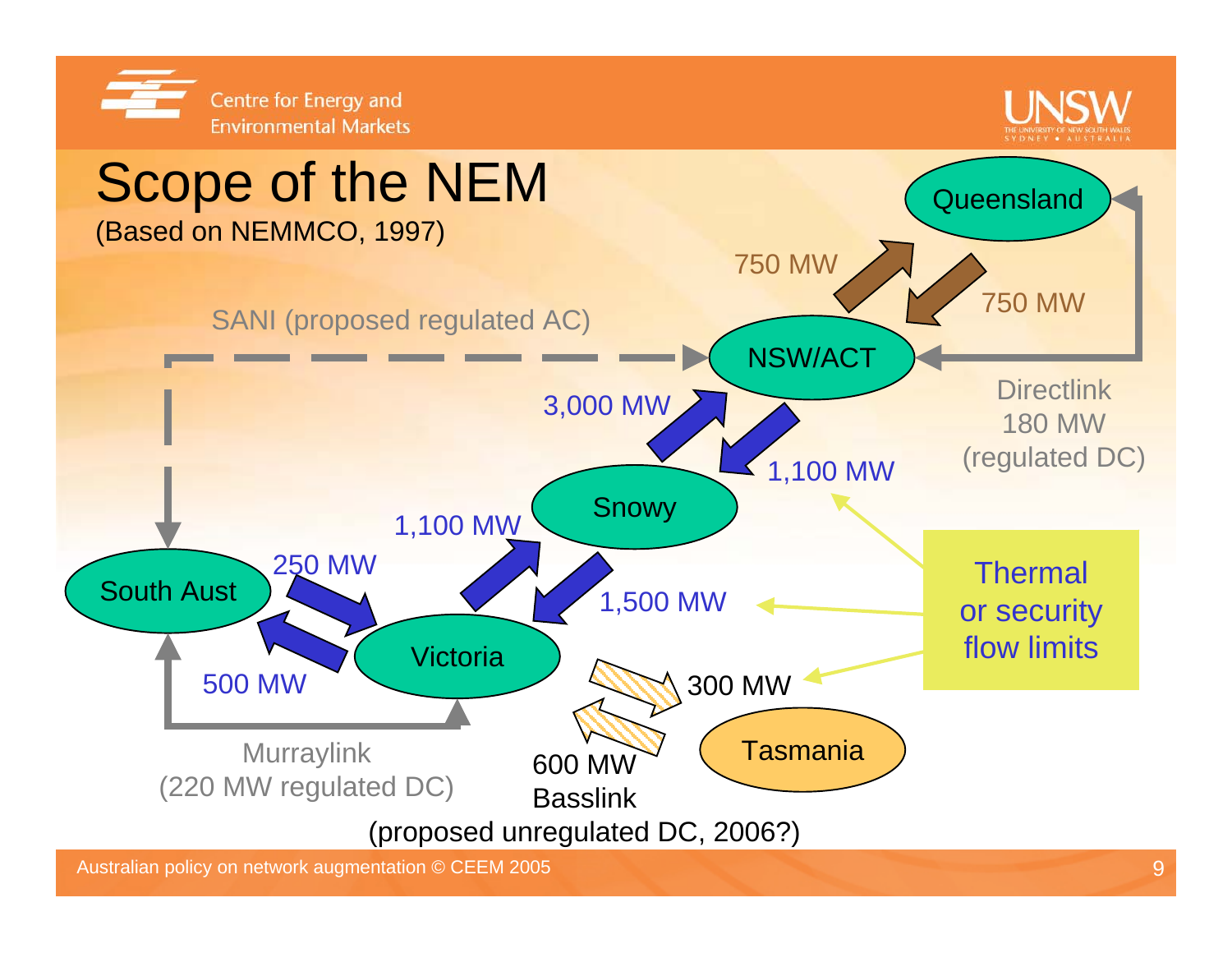| Node        | Pk Ld<br>(MW) | Gen Cap<br>(MW) | Net Gen<br>(MW) | More accurate 16 region<br><b>NEM model (NEMMCO, 2004)</b> |  |
|-------------|---------------|-----------------|-----------------|------------------------------------------------------------|--|
| <b>NQ</b>   | 1250          | 800             | $-450$          |                                                            |  |
| CQ          | 1900          | 4150            | 2250            |                                                            |  |
| <b>SWQ</b>  | 200           | 2150            | 1950            | <b>NO</b>                                                  |  |
| <b>SEQ</b>  | 4350          | 1450            | $-2900$         |                                                            |  |
| <b>NNS</b>  | 800           | 150             | $-650$          | load<br>CQ<br>>gen                                         |  |
| <b>NCEN</b> | 10000         | 11650           | 1650            |                                                            |  |
| <b>CAN</b>  | 800           | 300             | $-500$          | <b>SWQ</b>                                                 |  |
| <b>SNY</b>  | 800           | 3900            | 3100            | <b>SEQ</b>                                                 |  |
| <b>MEL</b>  | 5750          | 800             | $-4950$         | <b>NNS</b><br><b>NSA</b>                                   |  |
| LV          | 900           | 7000            | 6100            |                                                            |  |
| <b>POR</b>  | 650           | $\overline{0}$  | $-650$          | NCEN<br><b>RIV</b><br>ADL                                  |  |
| <b>SESA</b> | 100           | 150             | 50              | CAN<br>SNY                                                 |  |
| <b>RIV</b>  | 500           | 50              | $-450$          | SESA POR MEL                                               |  |
| ADE         | 2100          | 2250            | 150             | Ĺ٧<br>Ò                                                    |  |
| <b>NSA</b>  | 200           | 1100            | 900             | TAS                                                        |  |
| <b>TAS</b>  | 1500          | 2500            | 1000            |                                                            |  |

## More accurate 16 region NEM model (NEMMCO, 2004)

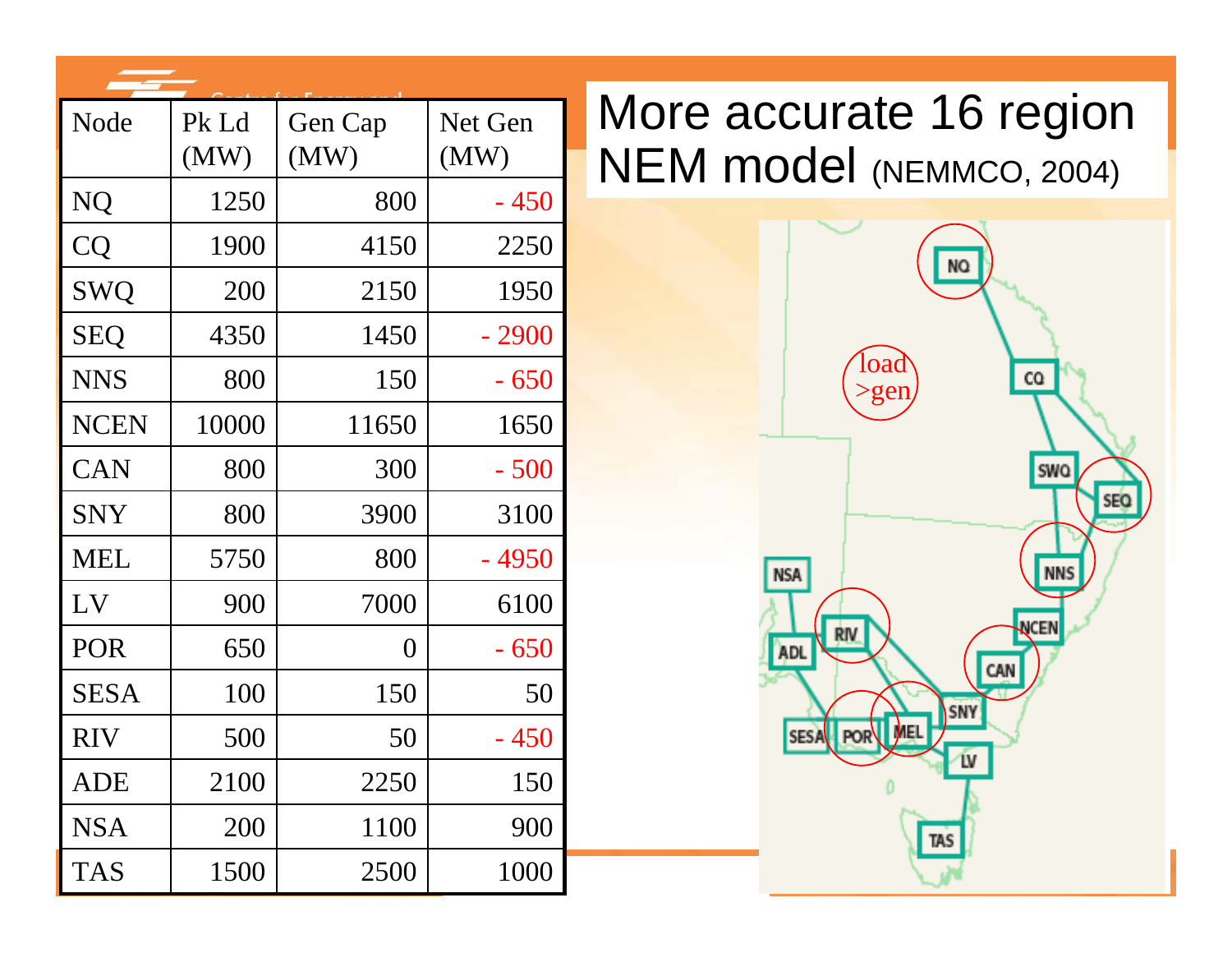



# National Electricity Law: *Overall objective for the National Electricity Market (NEM)*

- п *NEL Section 7:*
	- $\mathcal{L}_{\mathcal{A}}$  *The national electricity market objective is to promote efficient investment in, and efficient use of, electricity services for the long term interests of consumers of electricity with respect to price, quality, reliability and security of supply of electricity and the reliability, safety and security of the national electricity system*

**Implies efficient investment in network services:** 

- *Refers to both technical and economic criteria but doesn't clearly define network services*
- *Interconnectors modelled in the spot market*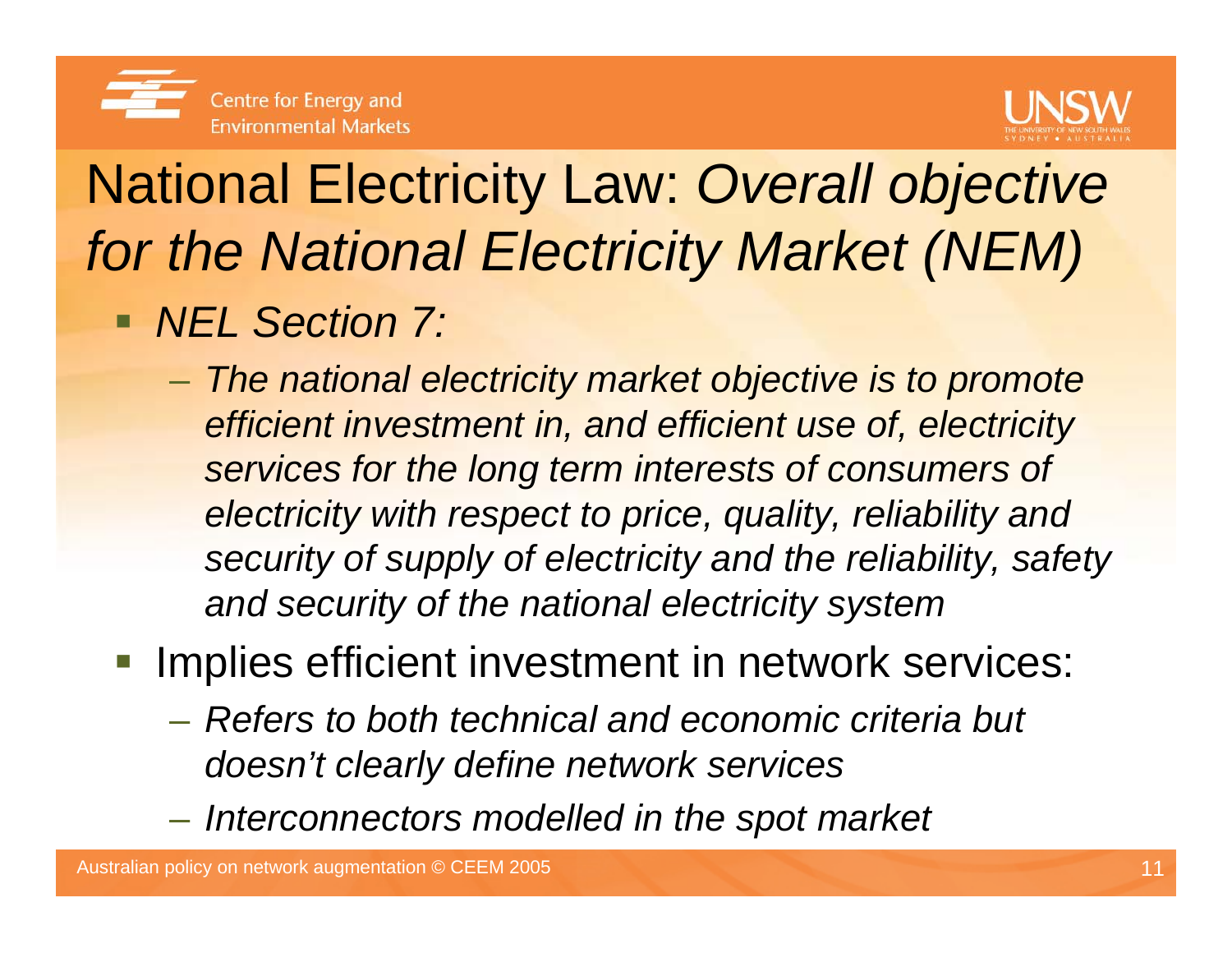

# NER treatment of network losses & capital costs

- **NER contains market rules & an access regime:** 
	- Both address network issues
- **National Electricity Market trading rules:** 
	- Notional regulated interconnectors & associated settlement residue auctions
	- – Market network service provider (unregulated intercon) exposed to spot market outcome
	- $-$  Intra-regional network loss factors & constraints
- Network access regime:
	- Revenue cap for regulated network service providers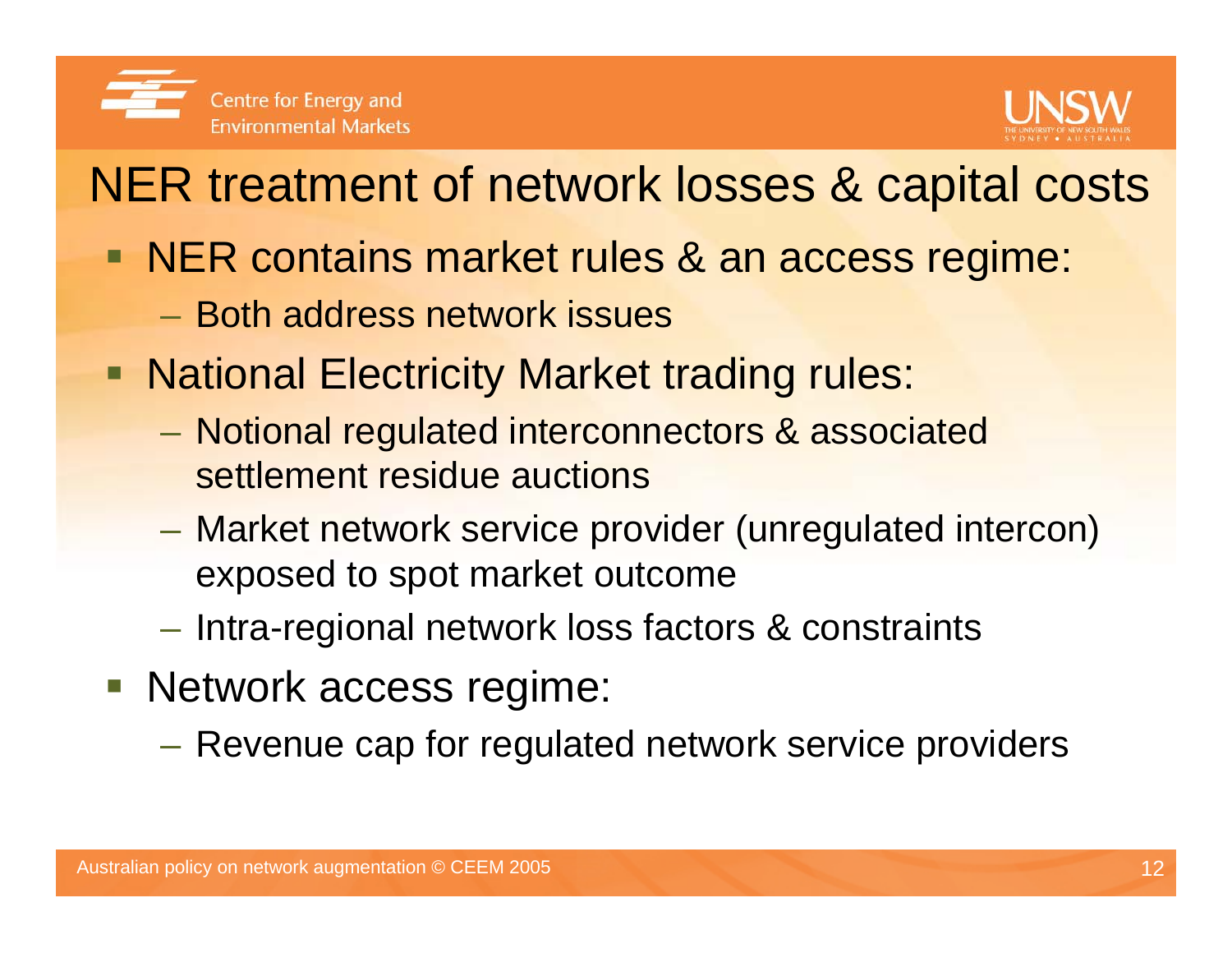



## Inter-regional hedges for regulated notional interconnectors (between NEM market regions)

- A hedge against differences between regional spot prices for one direction of flow
- Based on interconnector settlement residue:
	- Difference between regional reference prices multiplied by interconnector energy flow in each market interval
- 3-monthly auctions of future settlement residue
	- Revenue goes toward allowed return on regulated network assets
- **Incomplete hedge:** 
	- $\mathcal{L}_{\mathcal{A}}$ doesn't cover interconnector losses or outages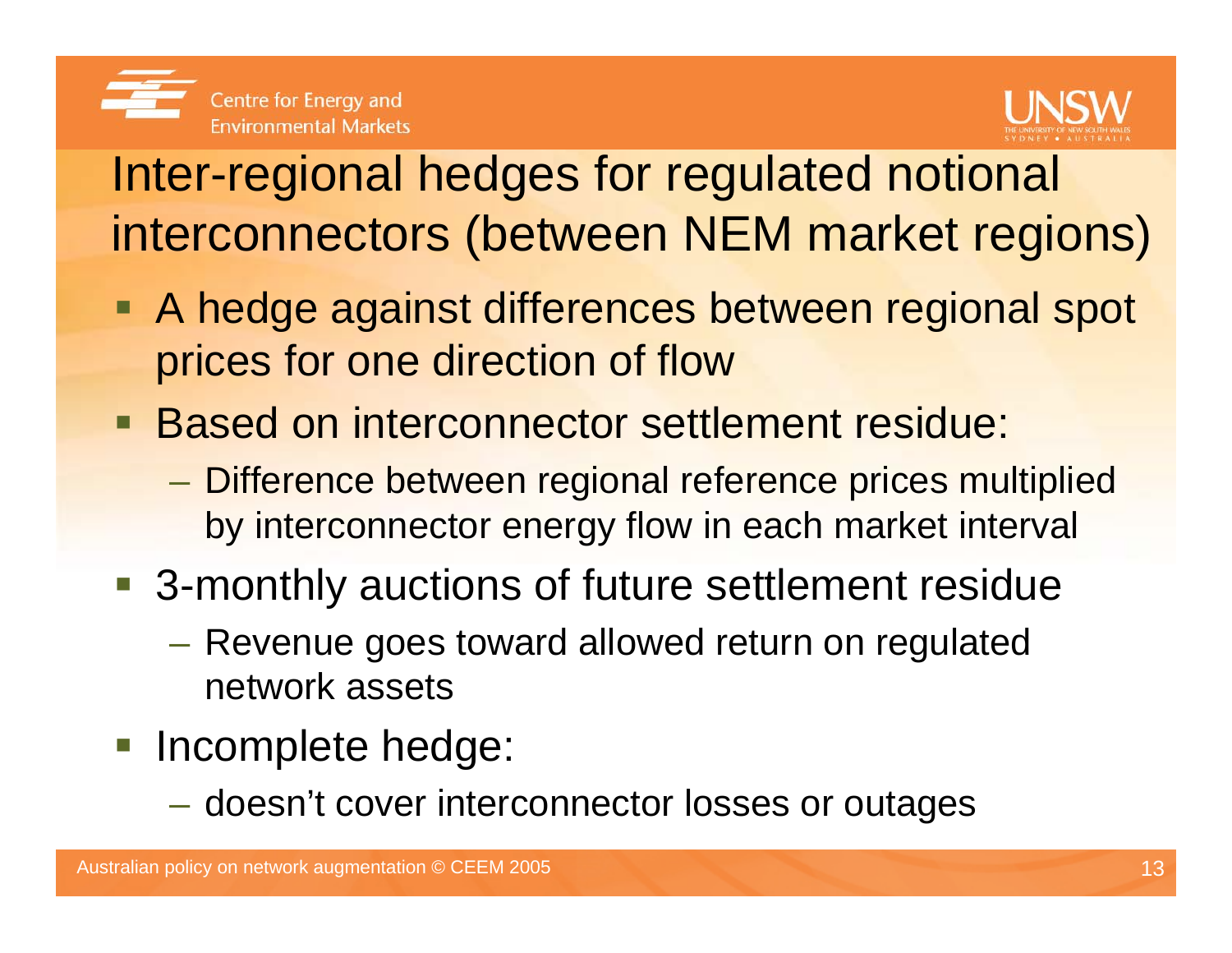



# NER Treatment of regulated transmission & distribution (Chapter 6)

- **Principles for network regulation:** 
	- $\mathcal{L}_{\mathcal{A}}$ – Promote competition in the provision of services
	- $\mathcal{L}_{\mathcal{A}}$ – Be transparent & non-discriminatory
	- $\mathcal{L}_{\mathcal{A}}$ Seek similar outcomes to a competitive market
- **Regulatory Test for T&D augmentation:** 
	- Reliability test for an augmentation proposal:
		- Minimises cost of meeting an objective reliability criterion
	- *Or*
	- – Market benefit test for an augmentation proposal:
		- Maximises NPV of market benefit having regard to alternative projects & market scenarios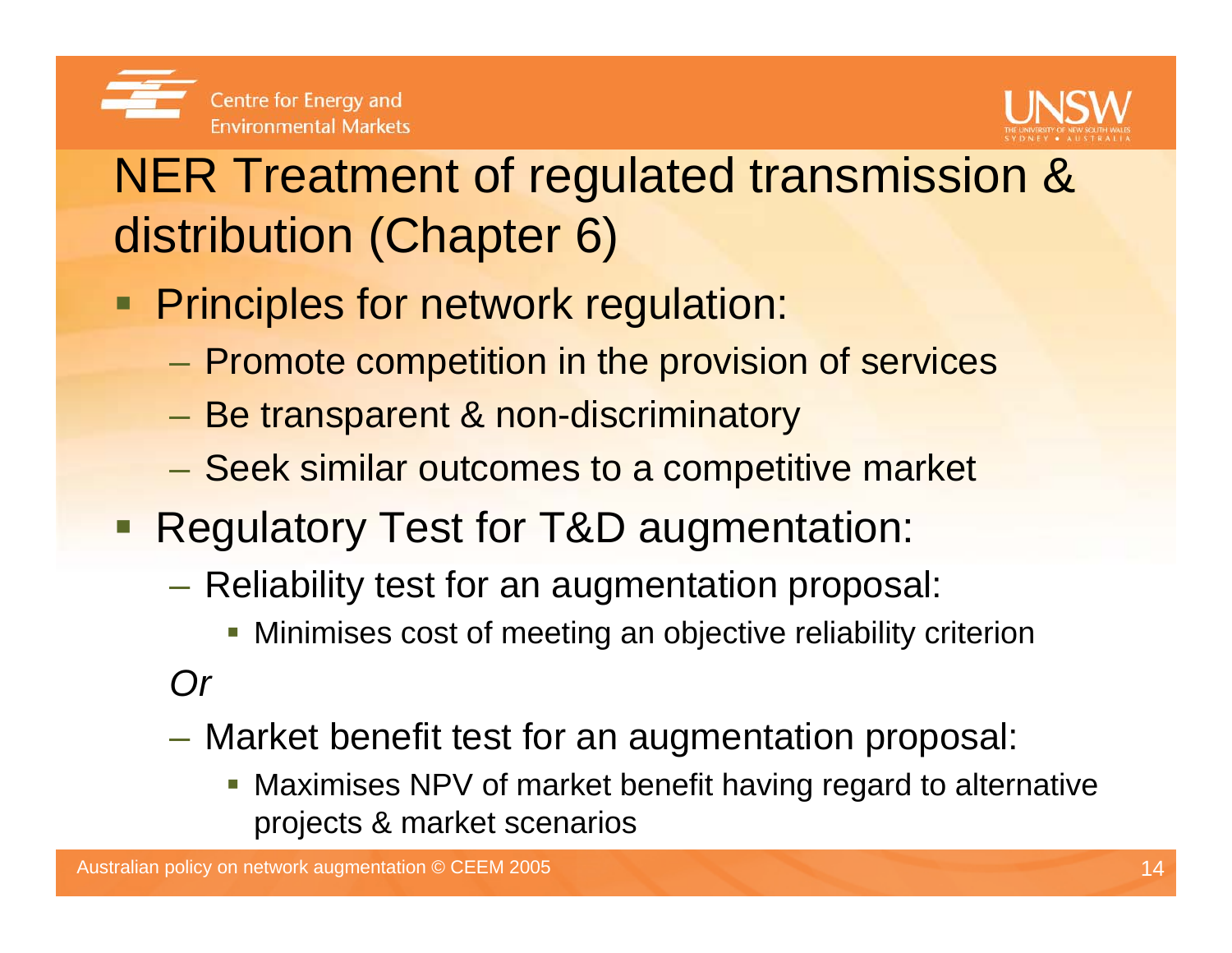



## Transgrid's interpretation of allowable market benefits (QNI preliminary assessment, 03/04)

| <b>Allowable Market Benefits</b>         | <b>Description of Benefit</b>                                                                                                                                                                                                                                                                                                |  |
|------------------------------------------|------------------------------------------------------------------------------------------------------------------------------------------------------------------------------------------------------------------------------------------------------------------------------------------------------------------------------|--|
| Production Efficiency<br><b>Benefits</b> | Reduction in fuel consumption of higher-priced sources<br>Reduction in transmission losses<br>Reduction in ancillary services                                                                                                                                                                                                |  |
| Capital Efficiency<br><b>Benefits</b>    | Deferral of generation plant that would be required to maintain<br>reliability reserve margins<br>Deferral of generation plant that could be expected to enter the<br>market in response to sustained high pool prices<br>Reduction in capital costs<br>Reduction in O&M costs<br>Deferral of other transmission investments |  |
| Consumer Efficiency<br>Benefits          | Reduction in voluntary Demand Side Participation<br>Reduction in involuntary load shedding                                                                                                                                                                                                                                   |  |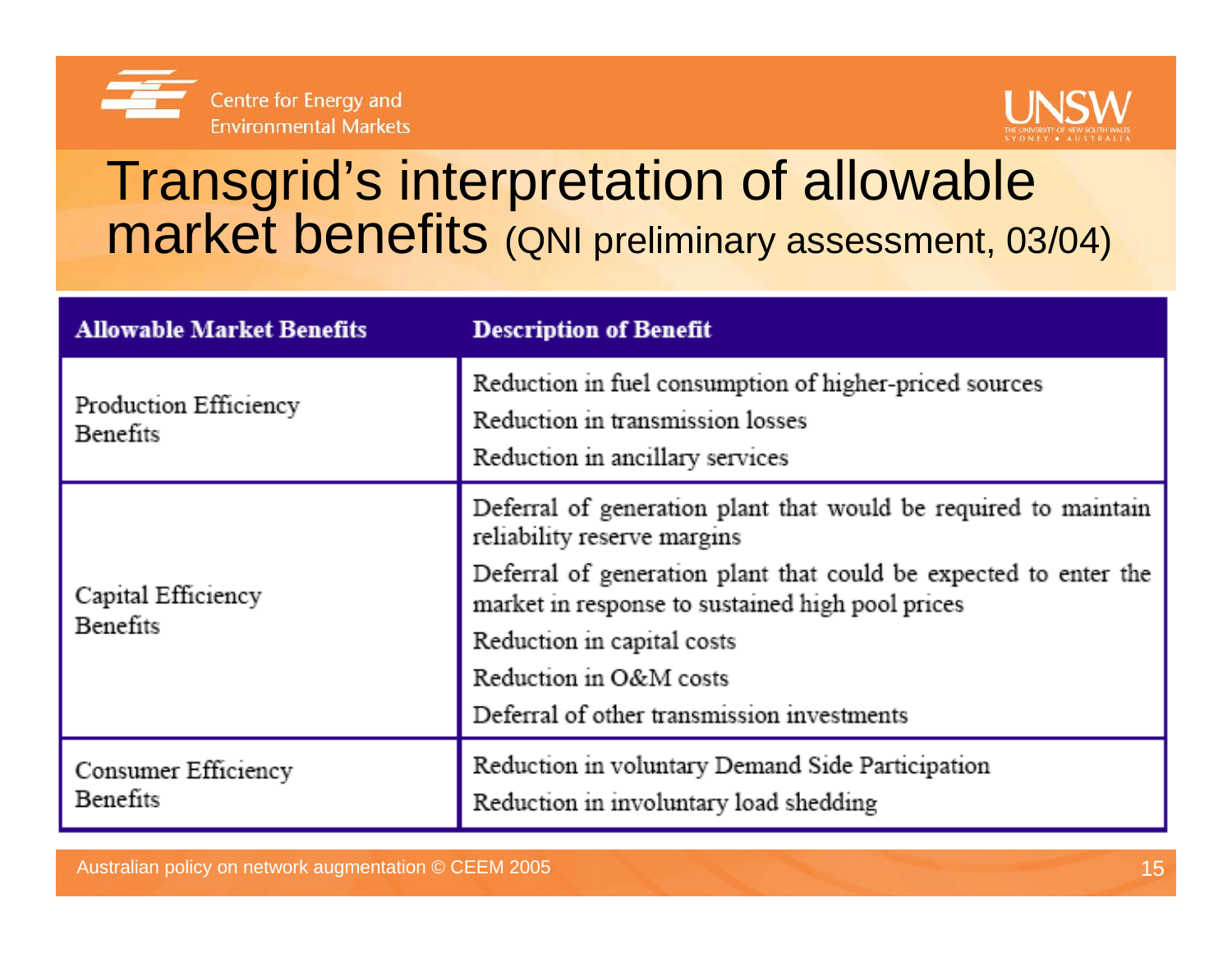



# Transmission regulation: *revenue* (existing arrangements; under review)

- Allowed annual revenue (AAR) for network
	- Set by regulator (ACCC), based on:
		- 'Optimal deprival' value of the network assets:
			- How would each asset be replaced today if it disappeared?
				- » Considering network & distributed resource options
			- $-$  Existing assets and audited five-year expansion plan
		- **Allowed rate of return:** 
			- $-$  Depends on the assessed risk of the business
	- Five year reset, (CPI-X) annual adjustment:
		- **Pressure to control costs between assessments**
		- **Incentive to further reduce costs, because profits are** retained at least until the next assessment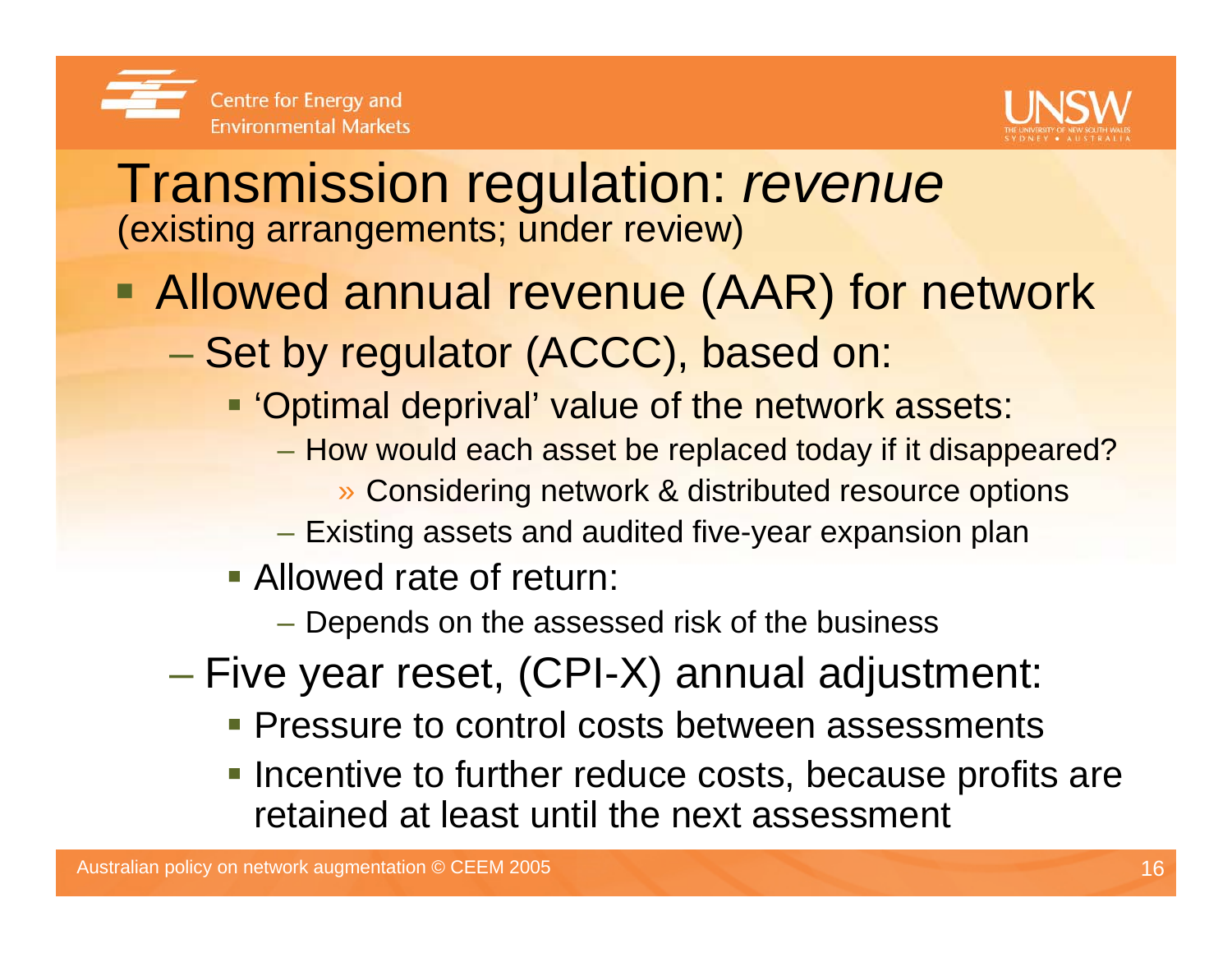



#### Transmission regulation: *network pricing* (existing arrangements; under review)

- Г Recovering AAR from network users
	- Based on assessed use of the network
	- Network elements considered individually:
		- Overall network AAR is assigned to individual elements in proportion to their optimised replacement cost
	- Each network element allocated to a category:
		- 1.Serve particular network users (*entry or exit*)
		- 2.Provide a *common service* to all network users
		- 3.Shared by market customers in an identifiable way:
			- these costs to be allocated in an 'equitable' fashion
			- At present using "Cost Reflective Network Pricing"
- *Cost-recovery rather than economic efficiency*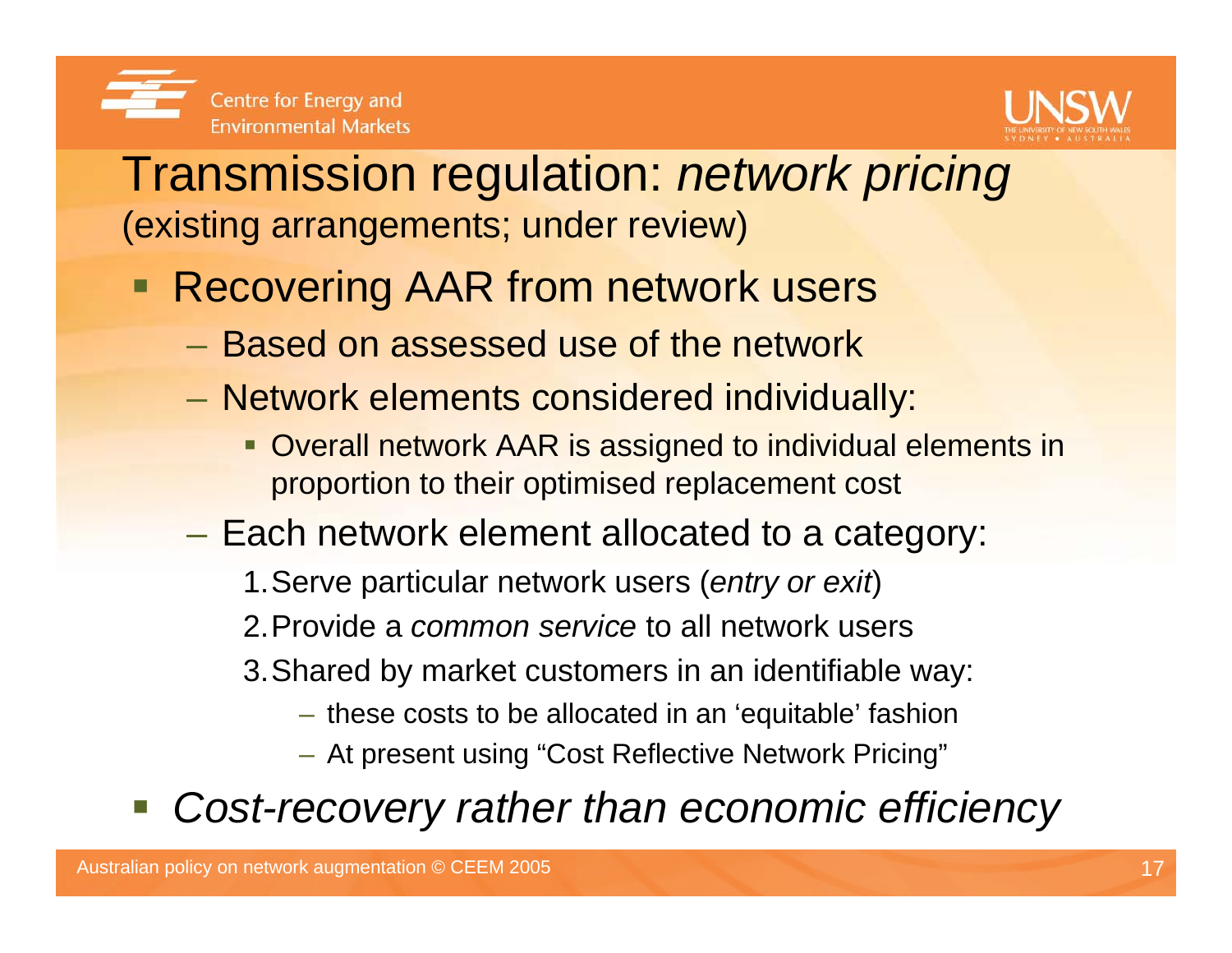



# Ministerial Council on Energy: Statement on NEM transmission (May 2005)

- **IDENTIFIEM INTER KEY ISSUES for transmission:** 
	- Security & reliability; timely augmentation; incentives that align network performance with market impacts
- **Annual National Transmission Statement:** 
	- Integrated overview of major transmission paths
	- AEMC to review regulatory test & have last resort power to direct its application
- **AEMC** to review regulation methodology
- Regional market structure to be stable, with refined change criteria based on economic benefit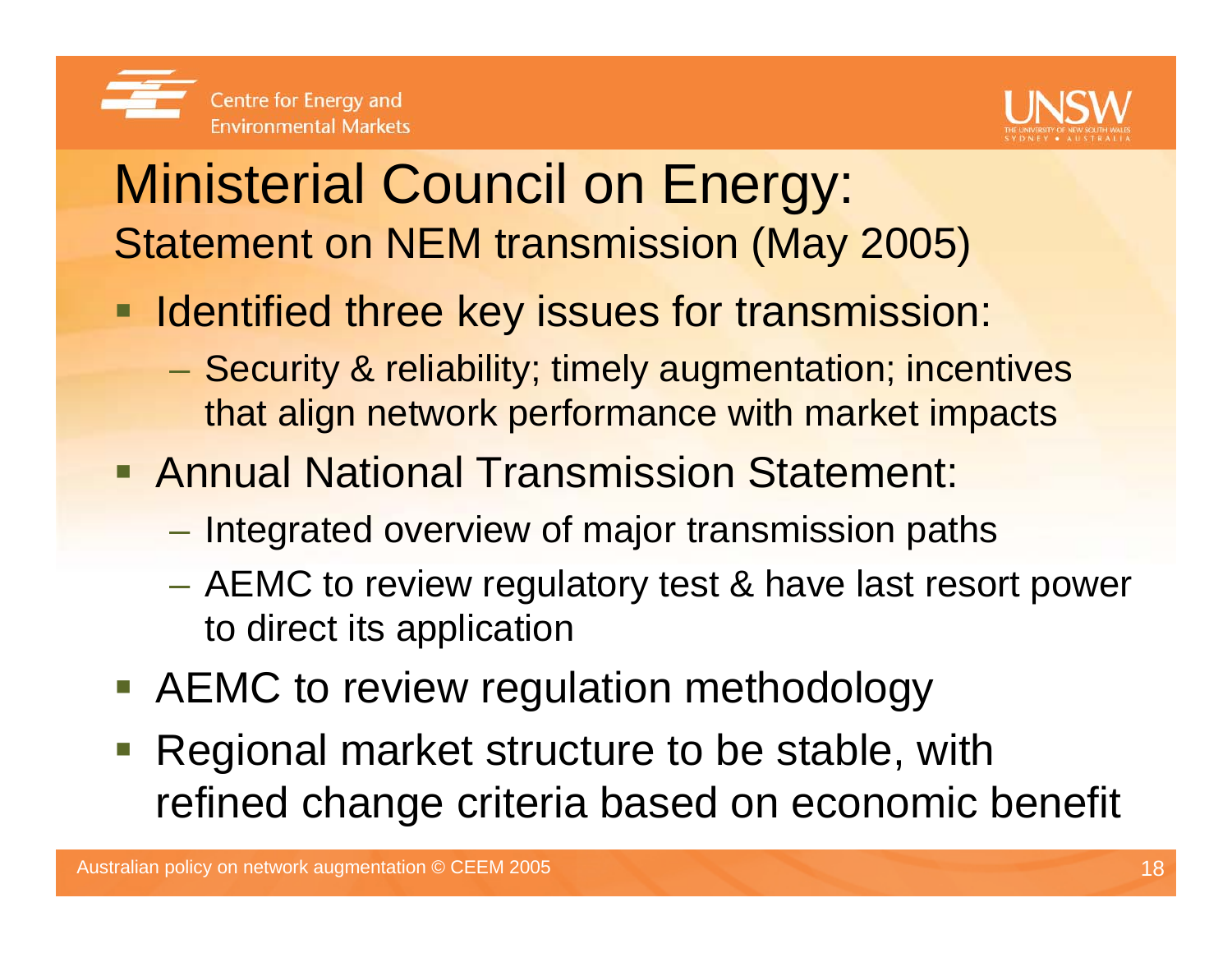



# Network planning process in NEM (all processes to 10 year horizon)

NEMMCO Annual National Transmission Statement (ANTS)

Transmission network service provider (DNSP) Annual Planning Review

Distribution network service provider (DNSP) Annual Planning Review

Local demand forecasts that reflect aggregated end-user decisions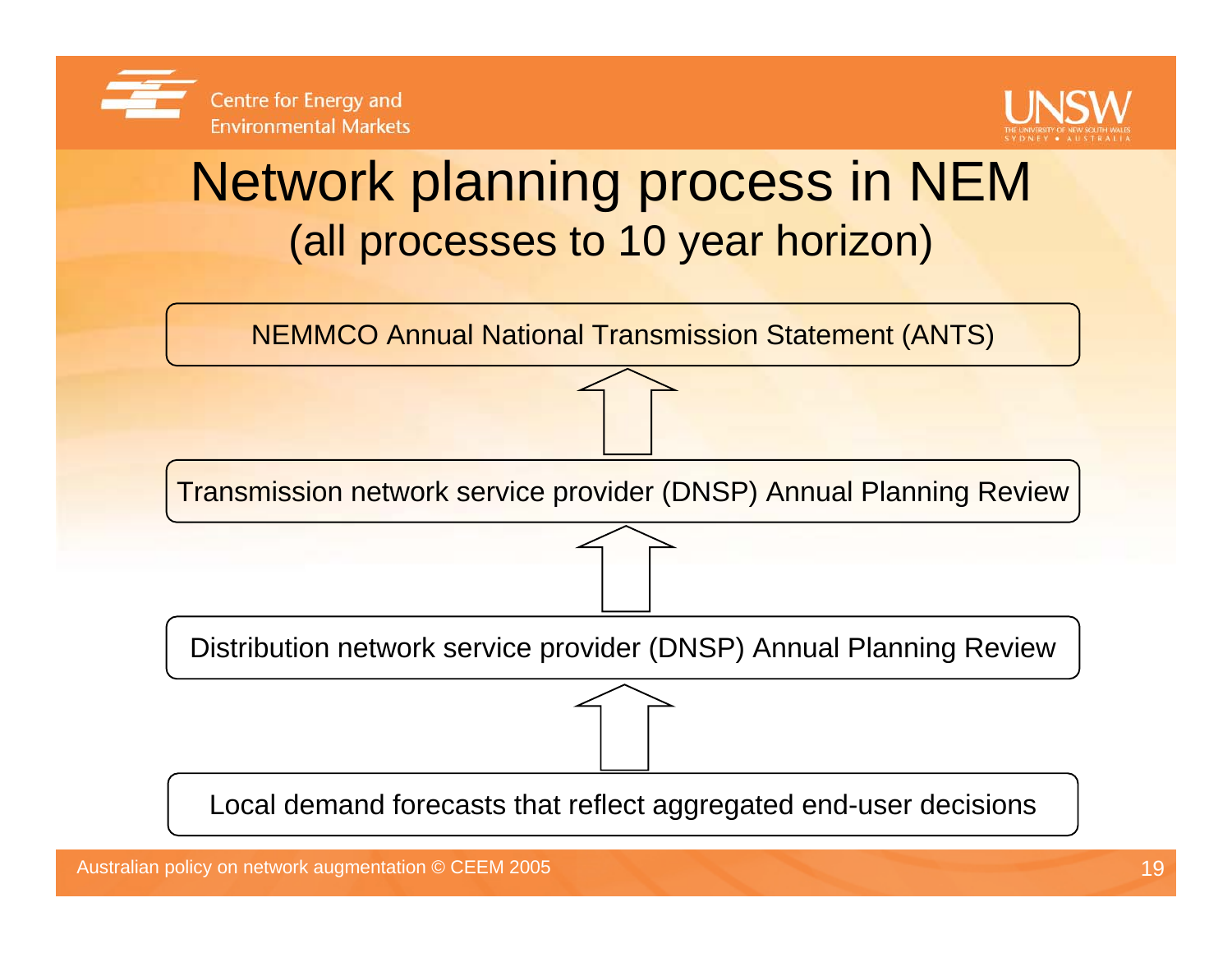



# Network investment decision-making

- Each network service provider (NSP) takes own network augmentation (investment) decisions:
	- Subject to review by Independent Regulator:
		- **AER (transmission) or State-based (distribution)**
	- Accepted by Regulator if pass the Regulatory Test
- **Required to consider distributed resource options:** 
	- Opportunities publicised through Annual Planning Reviews & case-specific Requests for Proposals
- **Regulator-approved augmentation enters rate-base:**  $-$  Including recovery of distributed resource expenditure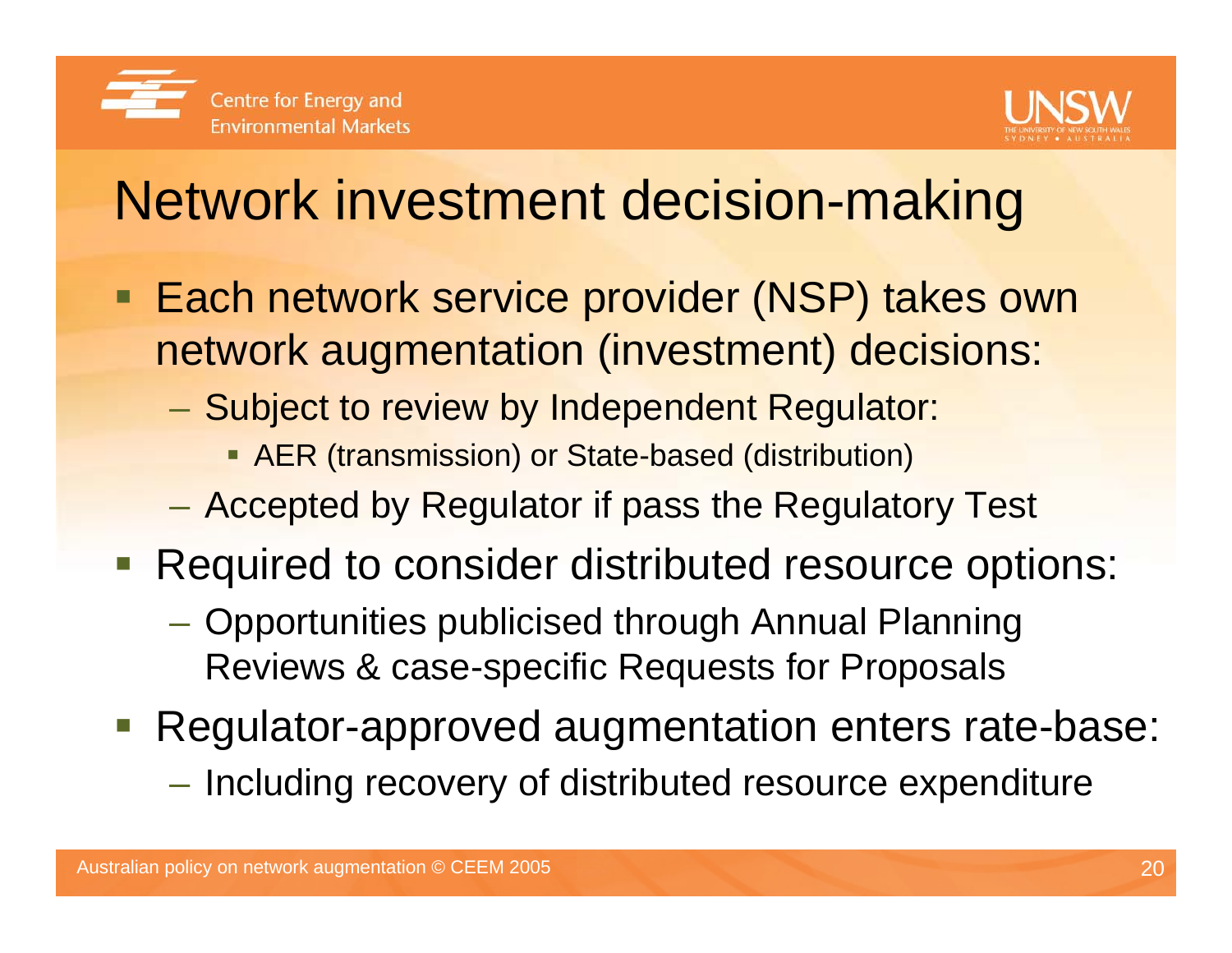



# ANTS process (NEMMCO, 2005)

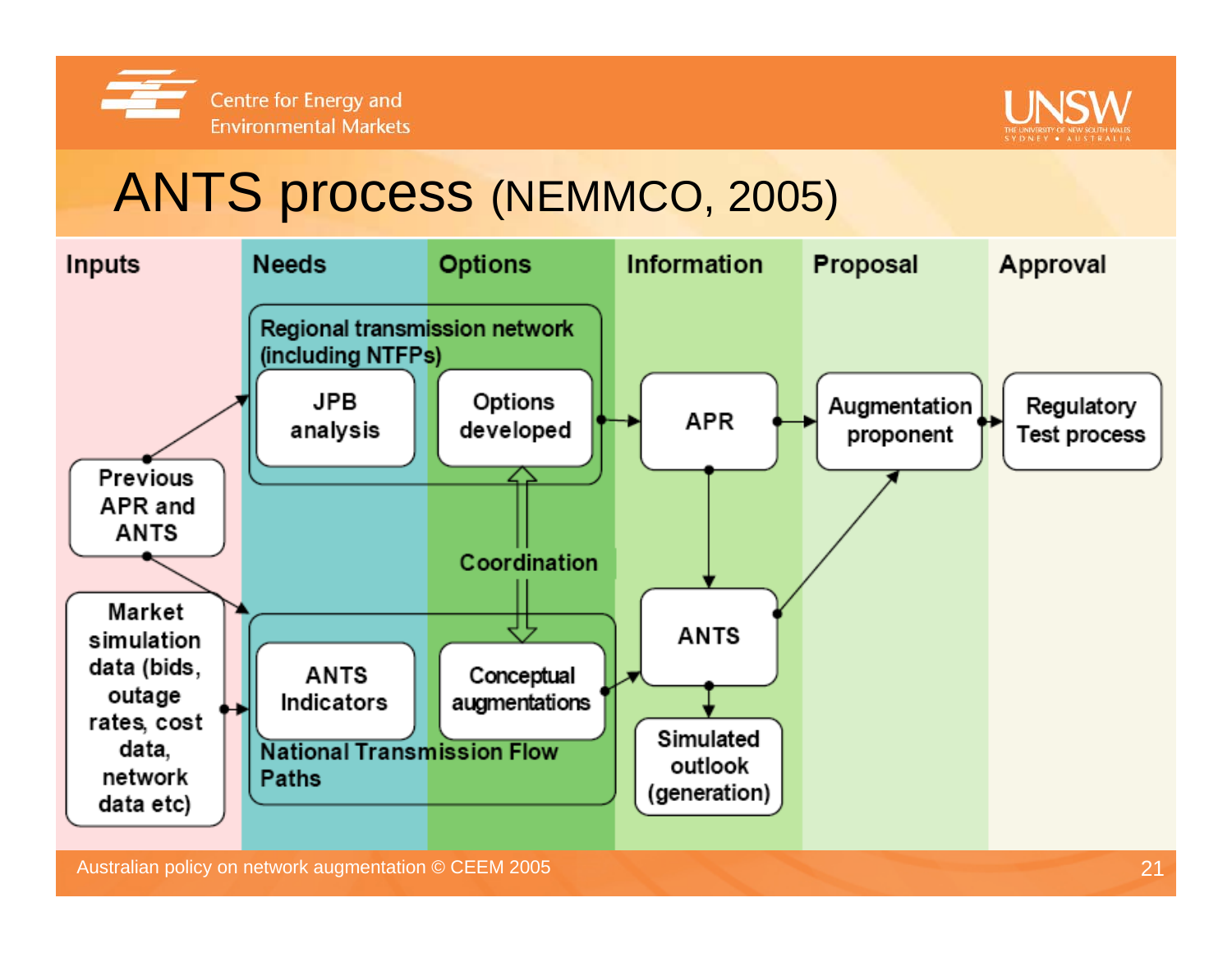



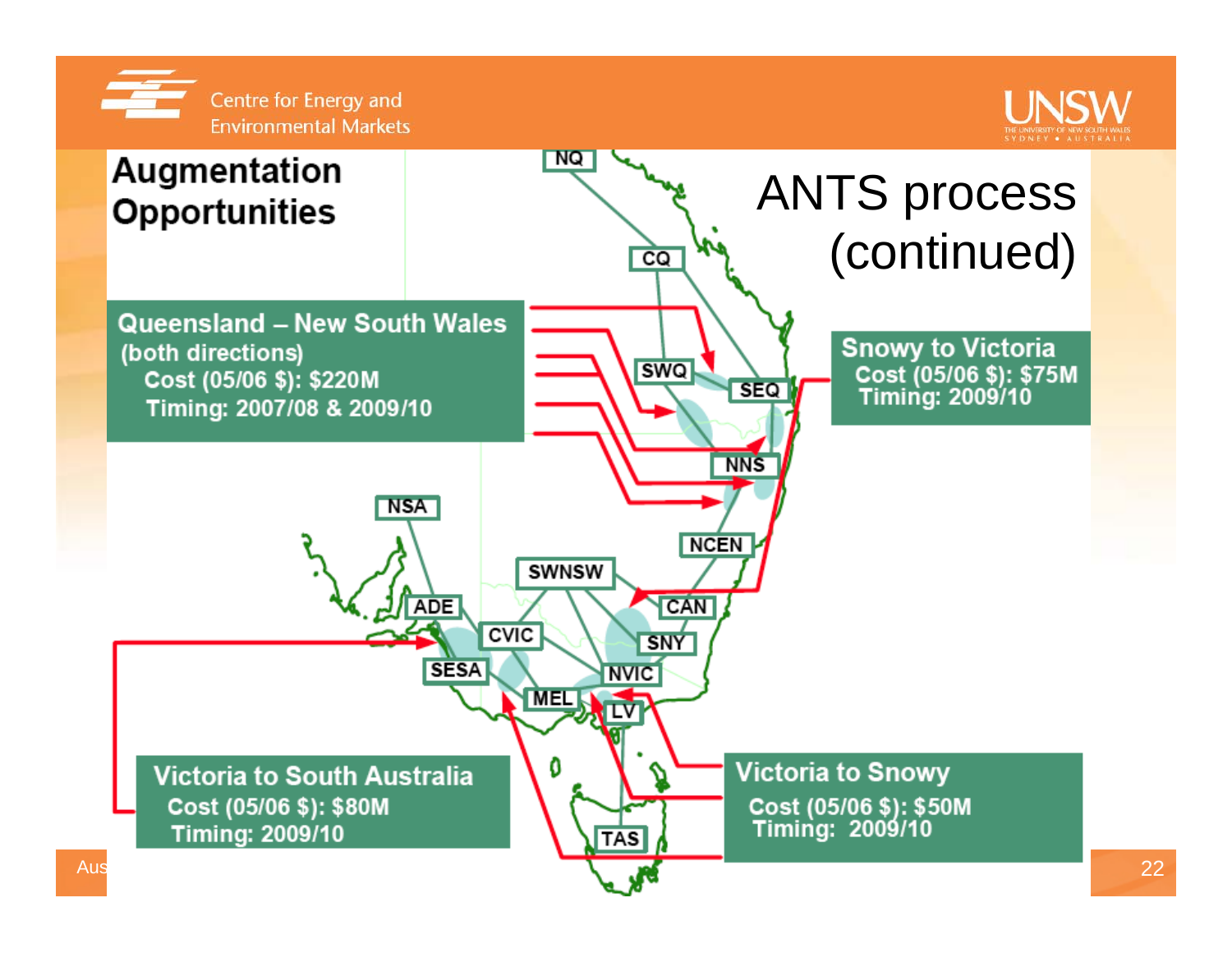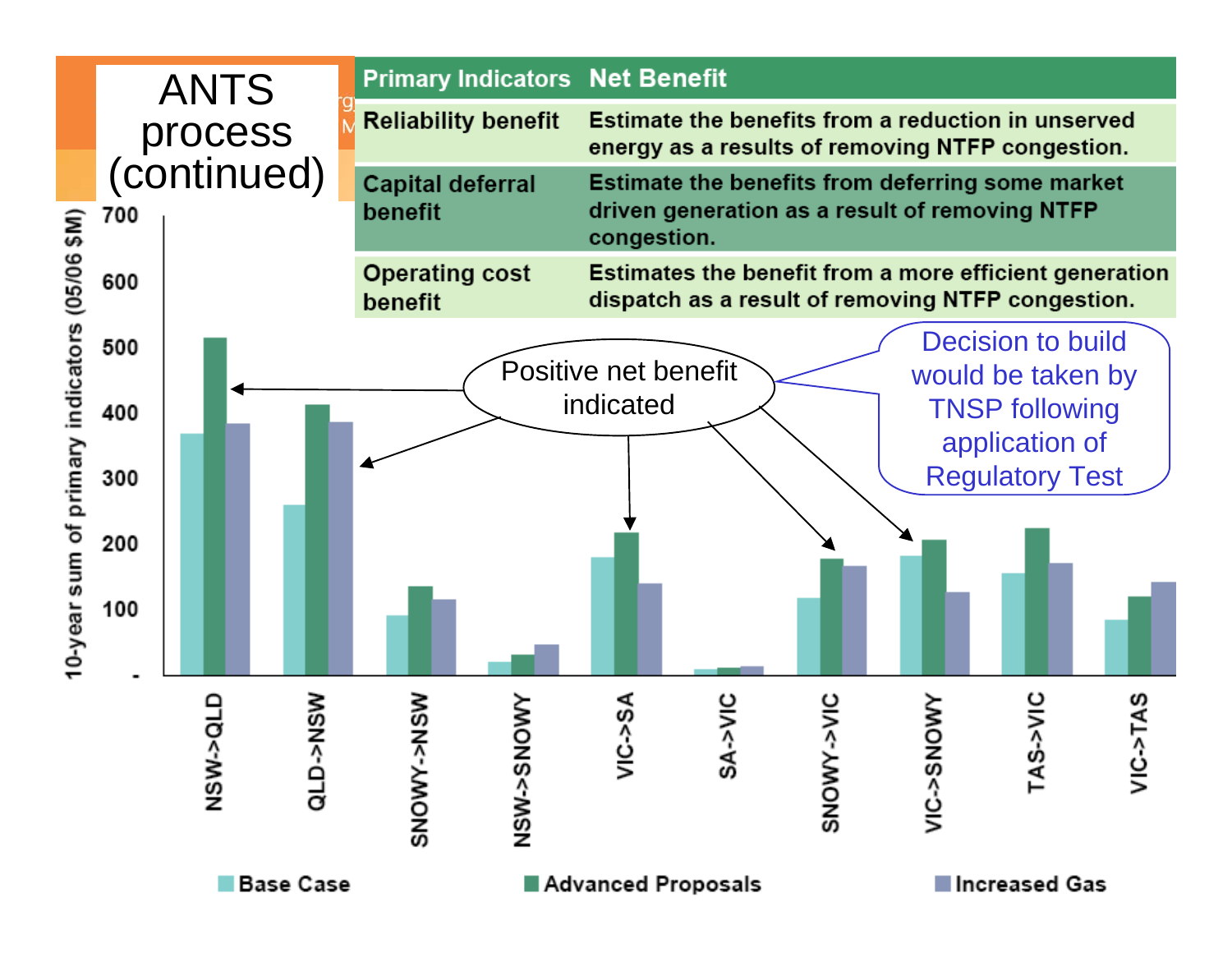

# Summary of transmission augmentation

- **Annual National Transmission Statement:** 
	- 10 year projection undertaken annually by NEMMCO
	- Identifies potentially cost-effective opportunities to augment major transmission flow paths
- **Transmission network service providers:** 
	- Assess each investment option using Regulatory Test
	- Determine which option(s) to construct
- Australian Energy Regulator (AER):
	- Determines 5-year revenue for TNSPs:
		- Return on assets, operating costs, approved augmentations
		- **Incentives for efficient network operation**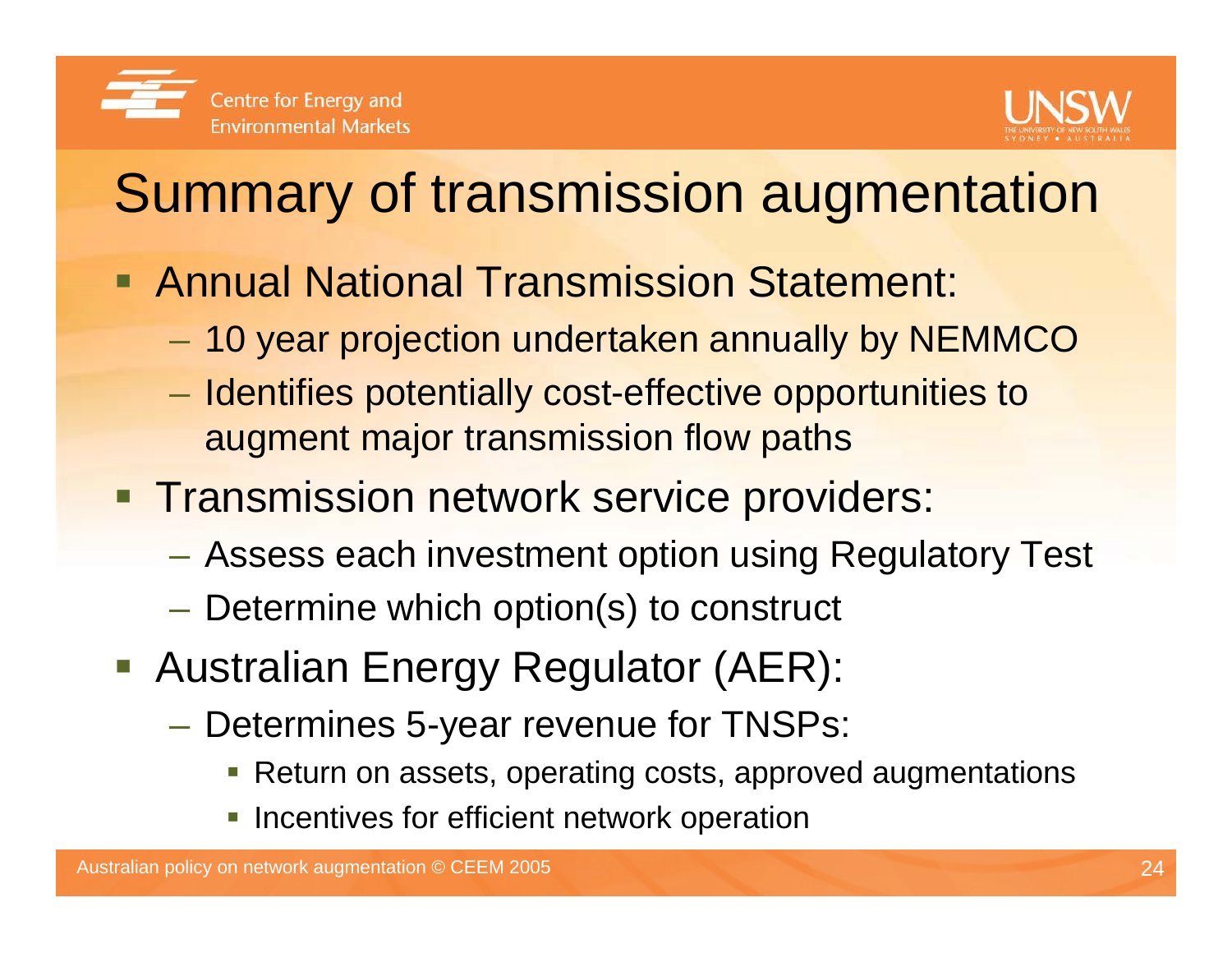



#### Distributor investment considering distributed resources (NSW Demand Management Code of Practice, 2004)

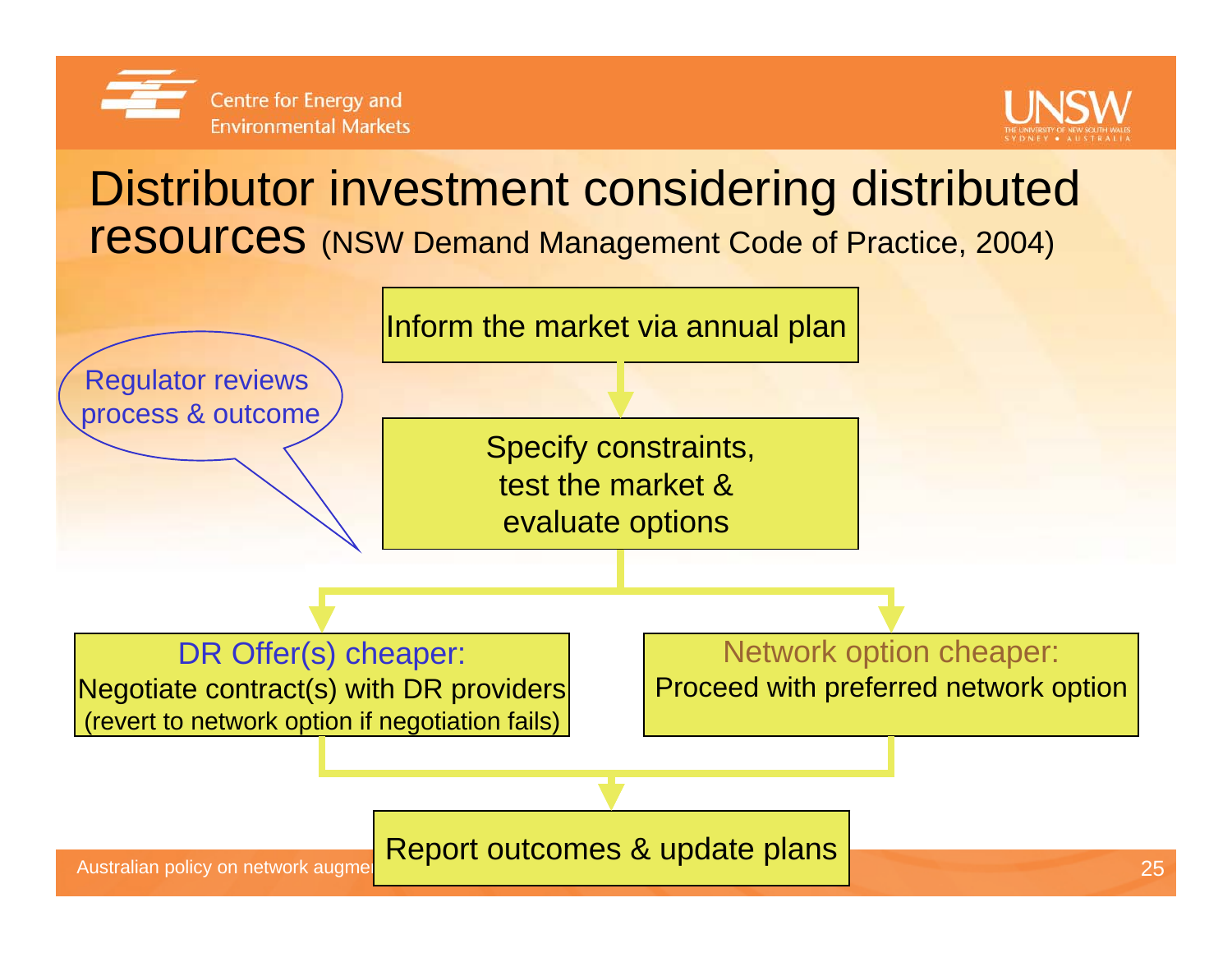



### Typical NSW residential electricity bill (IPART, DNSP Review Issues Paper, 2003)

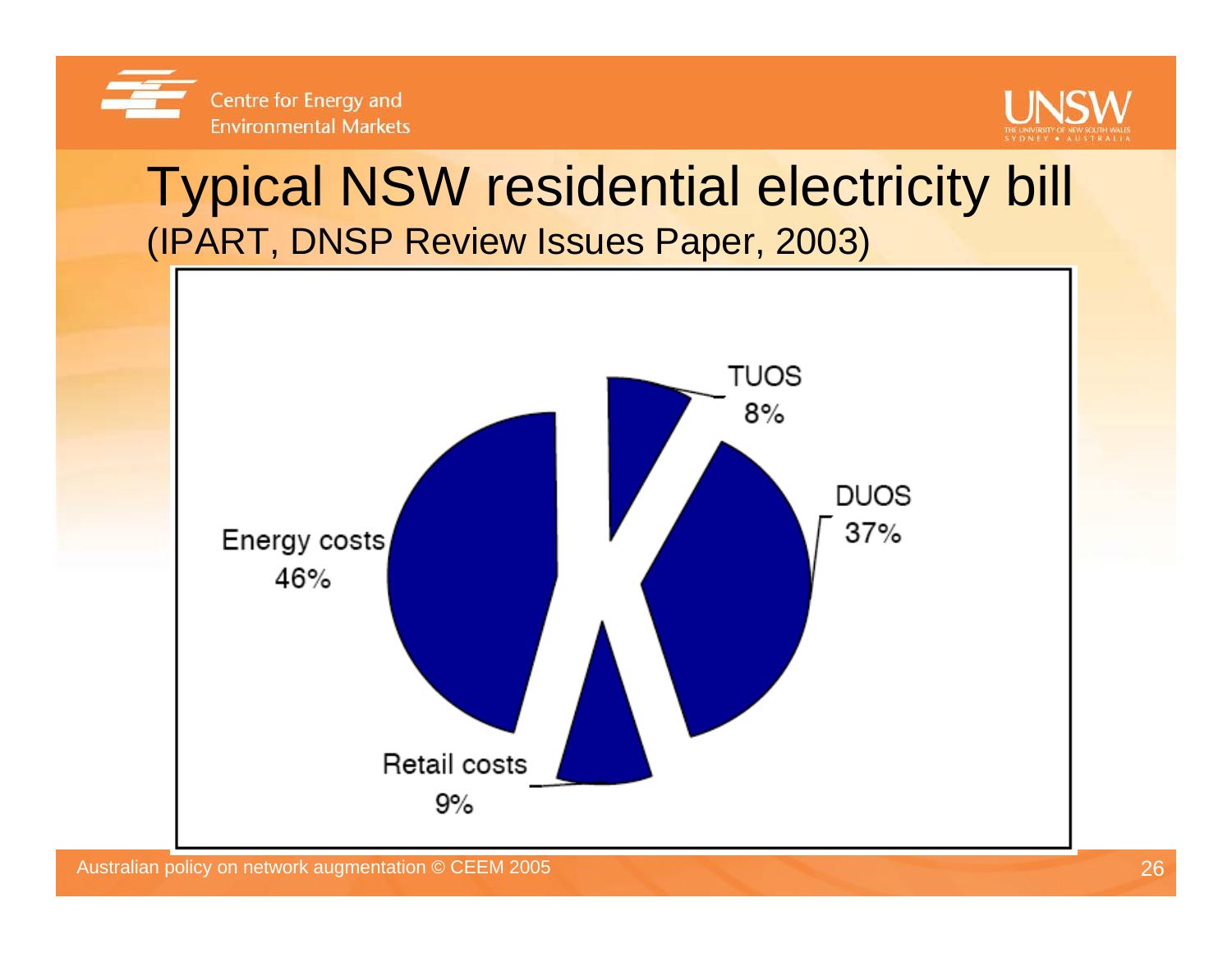



#### Residential & commercial air conditioning is the key driver for peak demand growth (IE Submission, IPART DNSP Review, 2003)

Sydney West Bulk Supply Point Load Profile



Australian policy on network augmentation © CEEM 2005 27 Australian 2005 27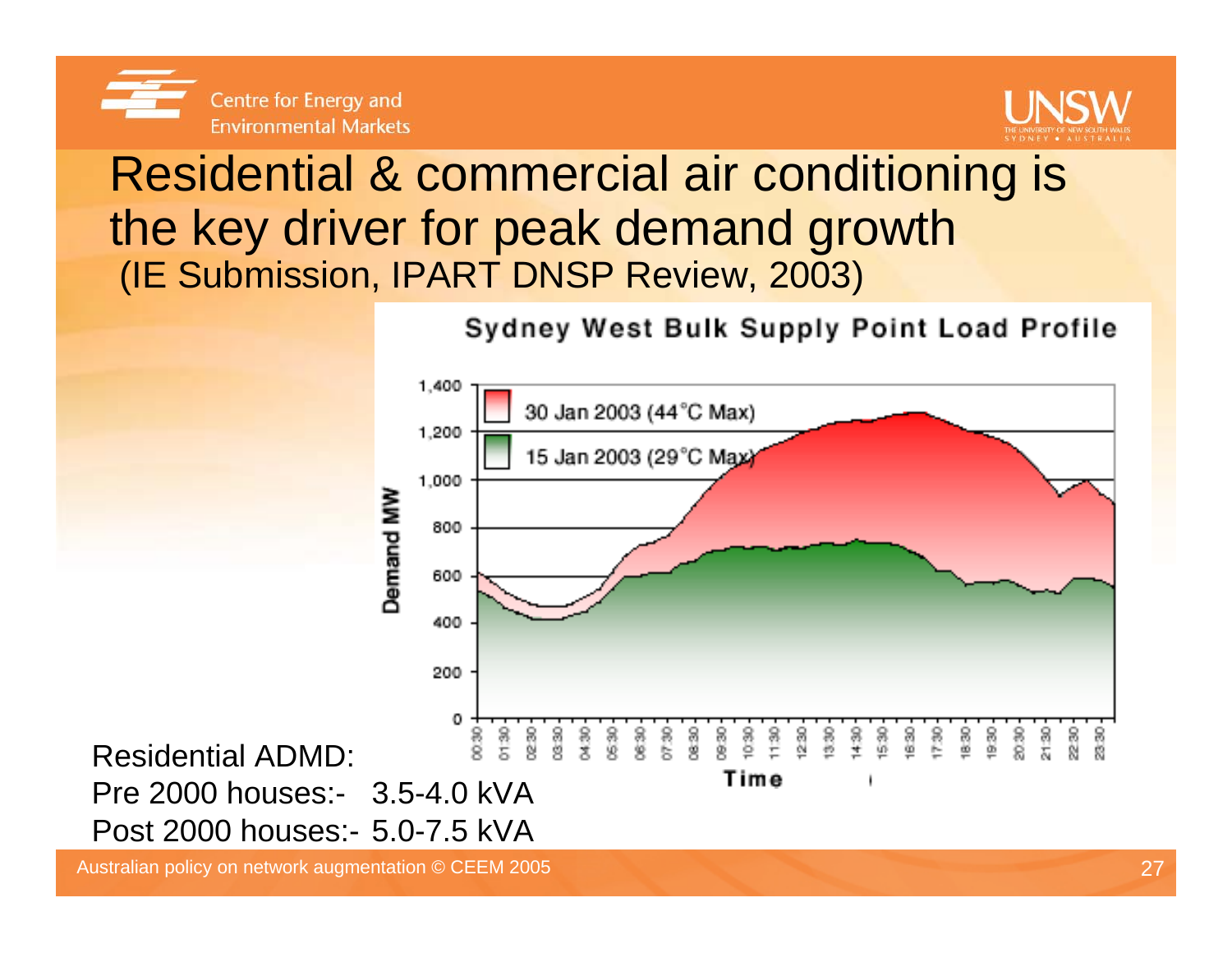



#### EnergyAustralia summer peak demand (EA submission, IPART DNSP review, 2003)

Summer peak actual vs forecast

1999 - 2003

Annual Growth (%)

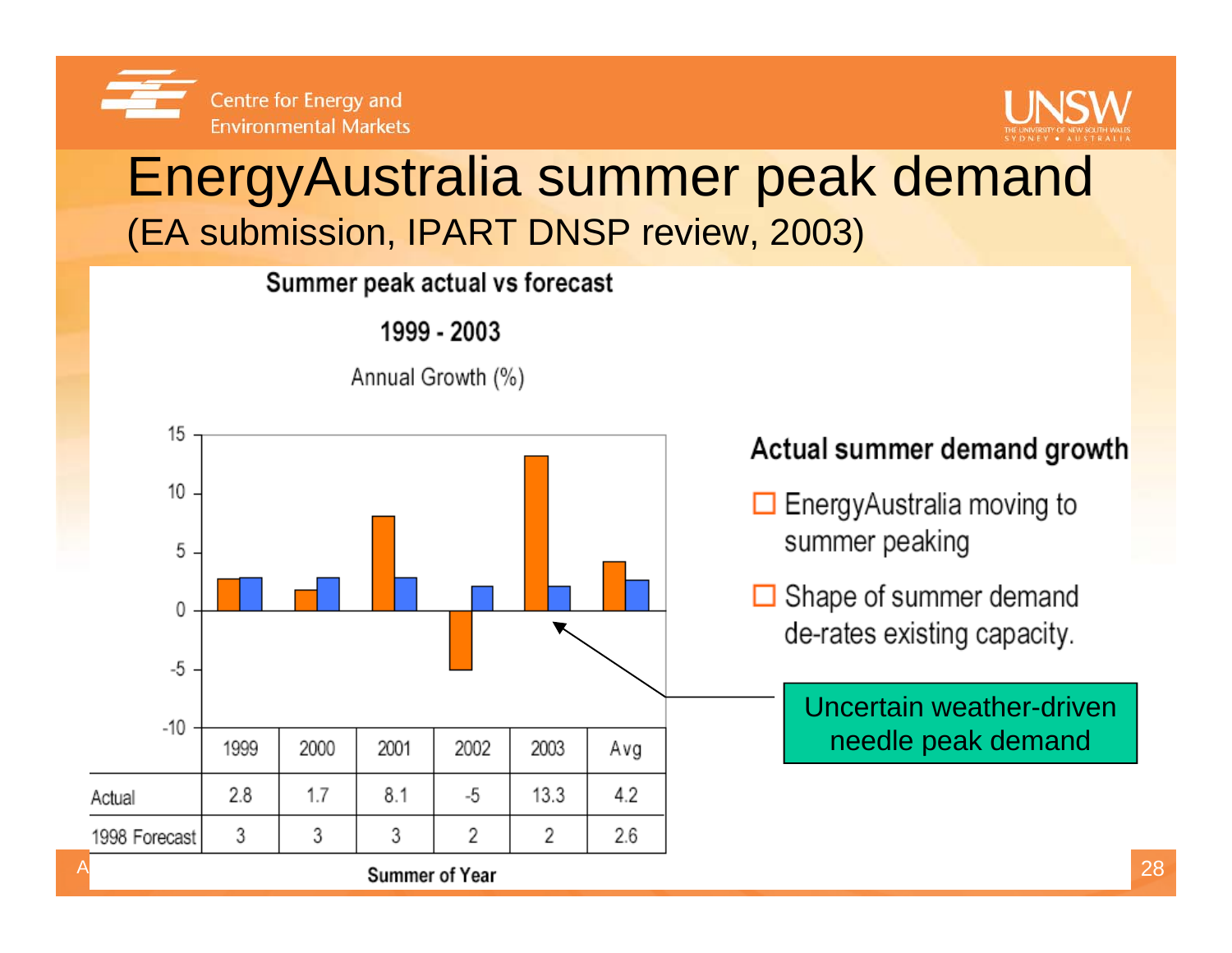



# Actual & projected DNSP capital expenditures (IPART, DNSP Review, 2003)

**DNSP plans Worley plans Actual/proj**

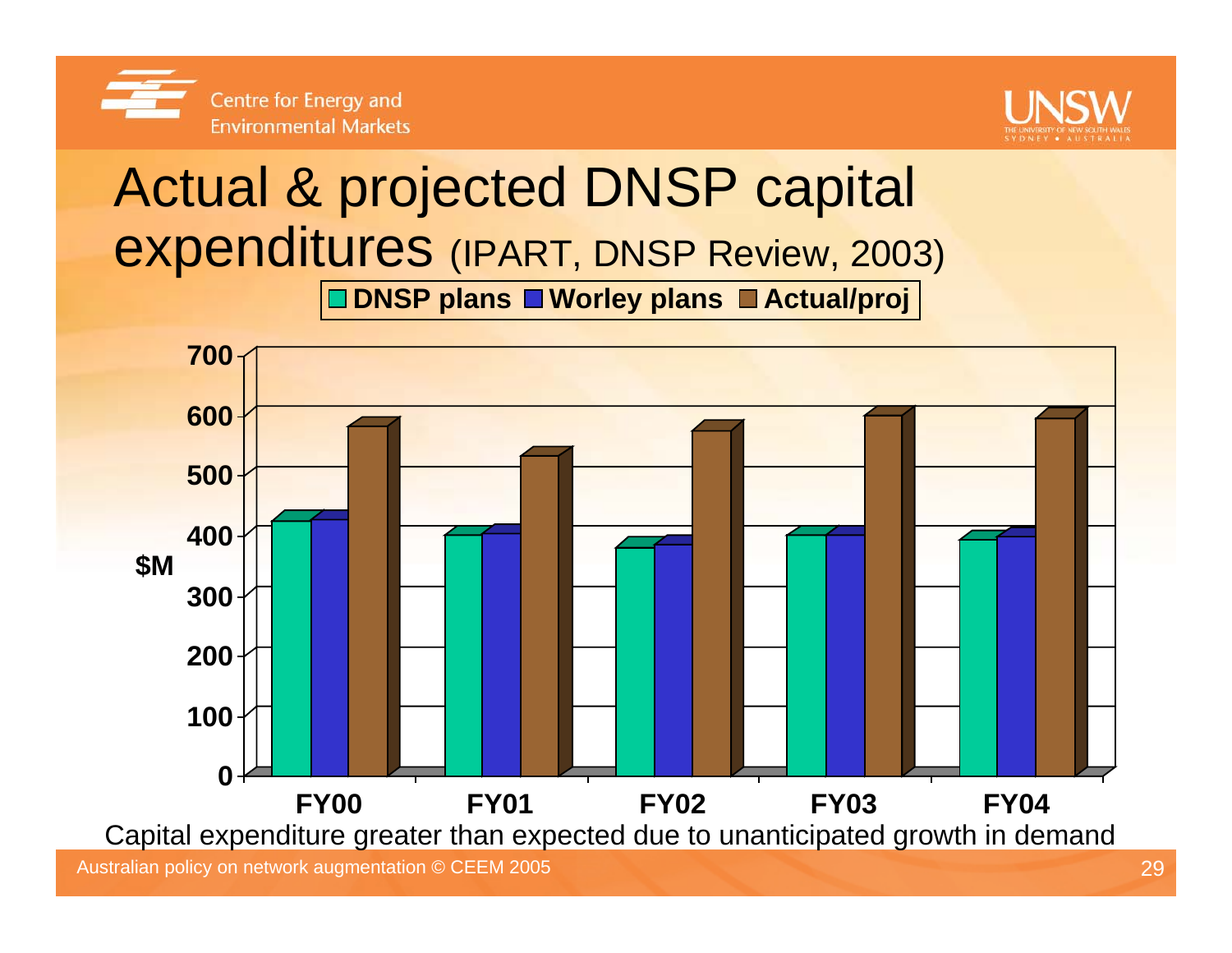



# NSW distributor actual & forecast capital expenditure (IPART, Dist Pricing Draft Rpt, 2004)

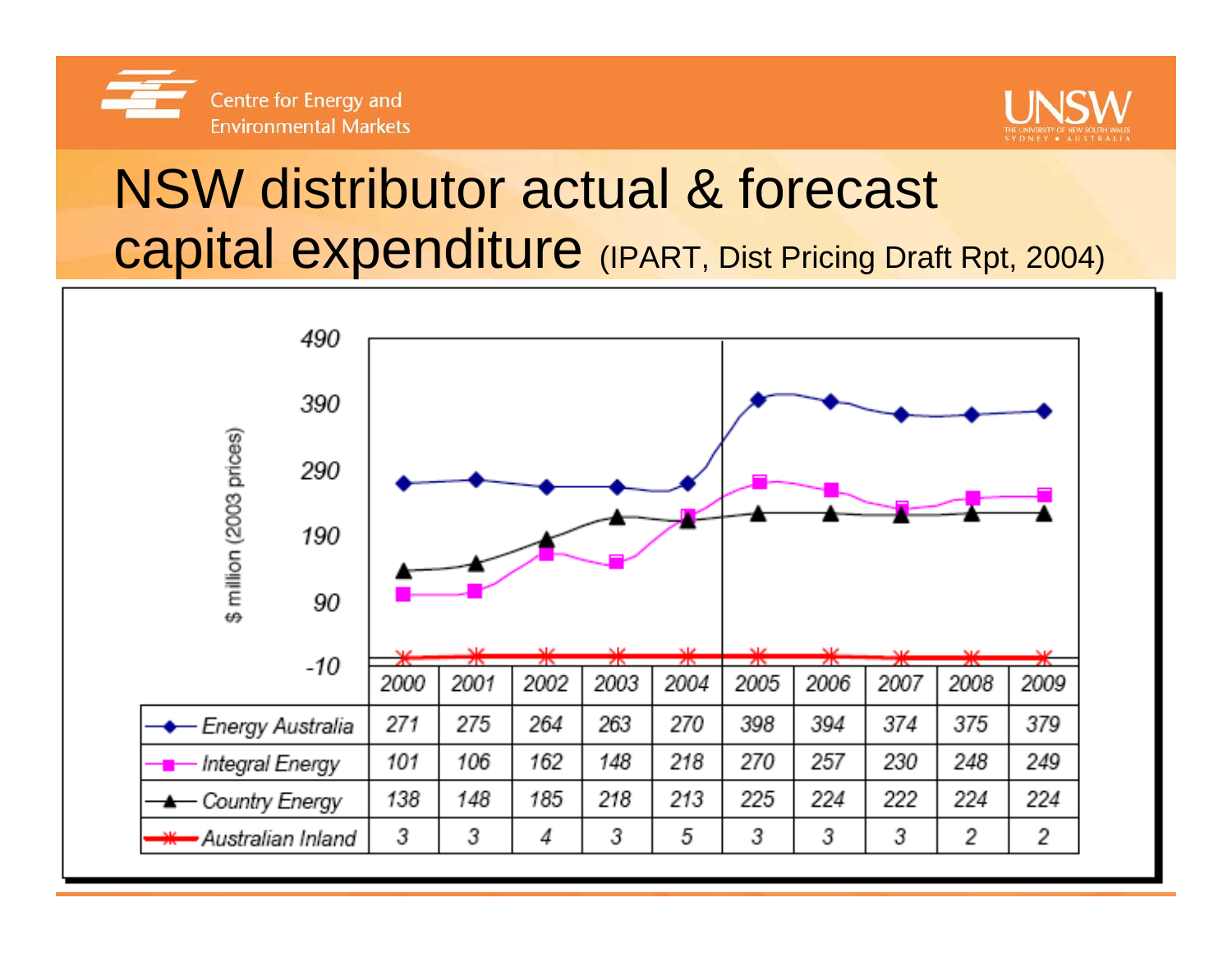



## Summary of distribution augmentation *(subject to State-level regulation at this time)*

- **Demand growth is uncertain in time & location:** 
	- Five-year revenue paths are likely to be wrong
- **Distributed resource options should be considered:** 
	- Allocation of risks & rewards is difficult
	- –Obligation to serve compounds the problem
- **Further progress requires:** 
	- Half-hour metering that also records quality & availability
	- Active end-user participation with contracted quality & reliability specification
	- Retail energy tariffs with spot & derivative format *(forward contracting for energy & peak demand)*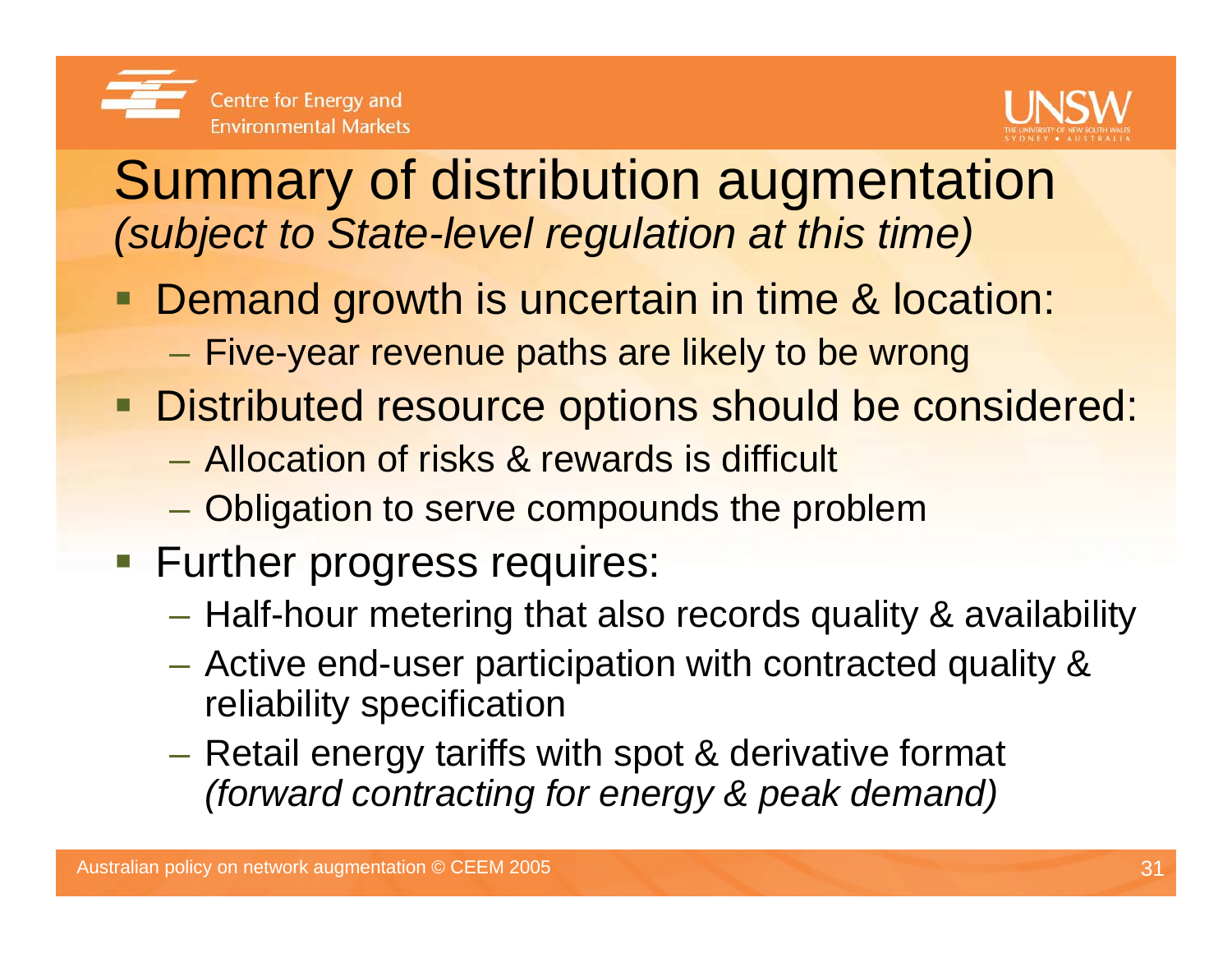



# **Conclusions**

- **Network services in a restructured electricity industry:** 
	- $\mathcal{L}_{\mathcal{A}}$ – Vital, but hard to separate from services provided by generators or end-users
	- Hard to regulate:- capital intensity & future uncertainty
- **HV transmission services:** 
	- –Can be partly competitive but remain largely regulated
- **Sub-transmission & distribution services:** 
	- $\mathcal{L}_{\mathcal{A}}$ Fully regulated at present, likely to remain so
	- $\mathcal{L}_{\mathcal{A}}$ Should be contestable by distributed resources
	- $\mathcal{L}_{\mathcal{A}}$  $-$  "obligation to supply" is a significant barrier to competition:
		- End-users should choose & pay for their preferred reliability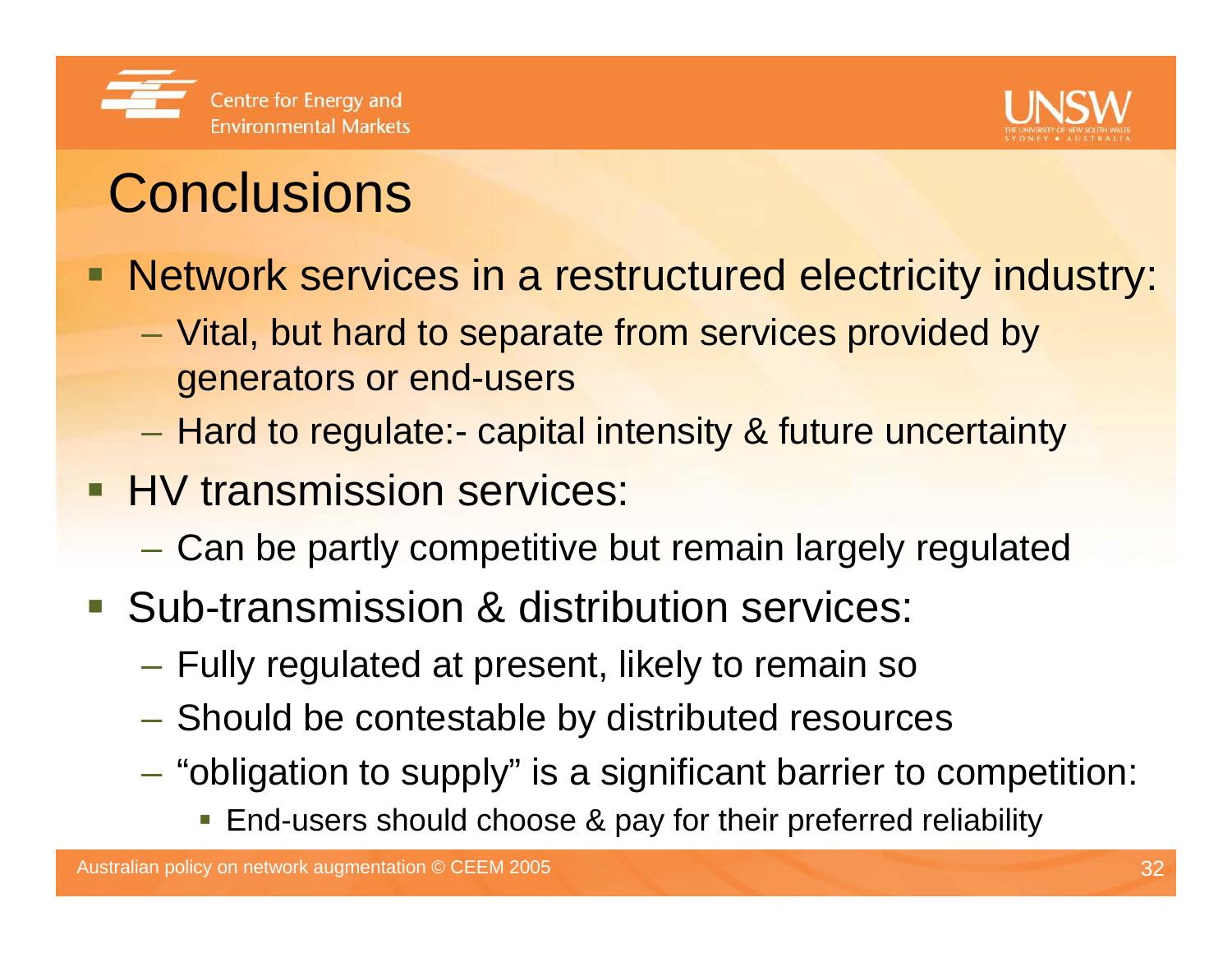



# Australian Govt. & NEM web sites

- **Australian Energy Regulator (AER): www.aer.gov.au:** 
	- *Compendium of Electricity Transmission Regulatory Guidelines*
- **Australian Energy Market Commission (AEMC):** www.aemc.gov.au:
	- *National Electricity Rules*
- National Electricity Market Management Company (NEMMCO): www.nemmco.com.au
- Ministerial Council on Energy: www.mce.gov.au: *Policy statements for electricity and gas industries*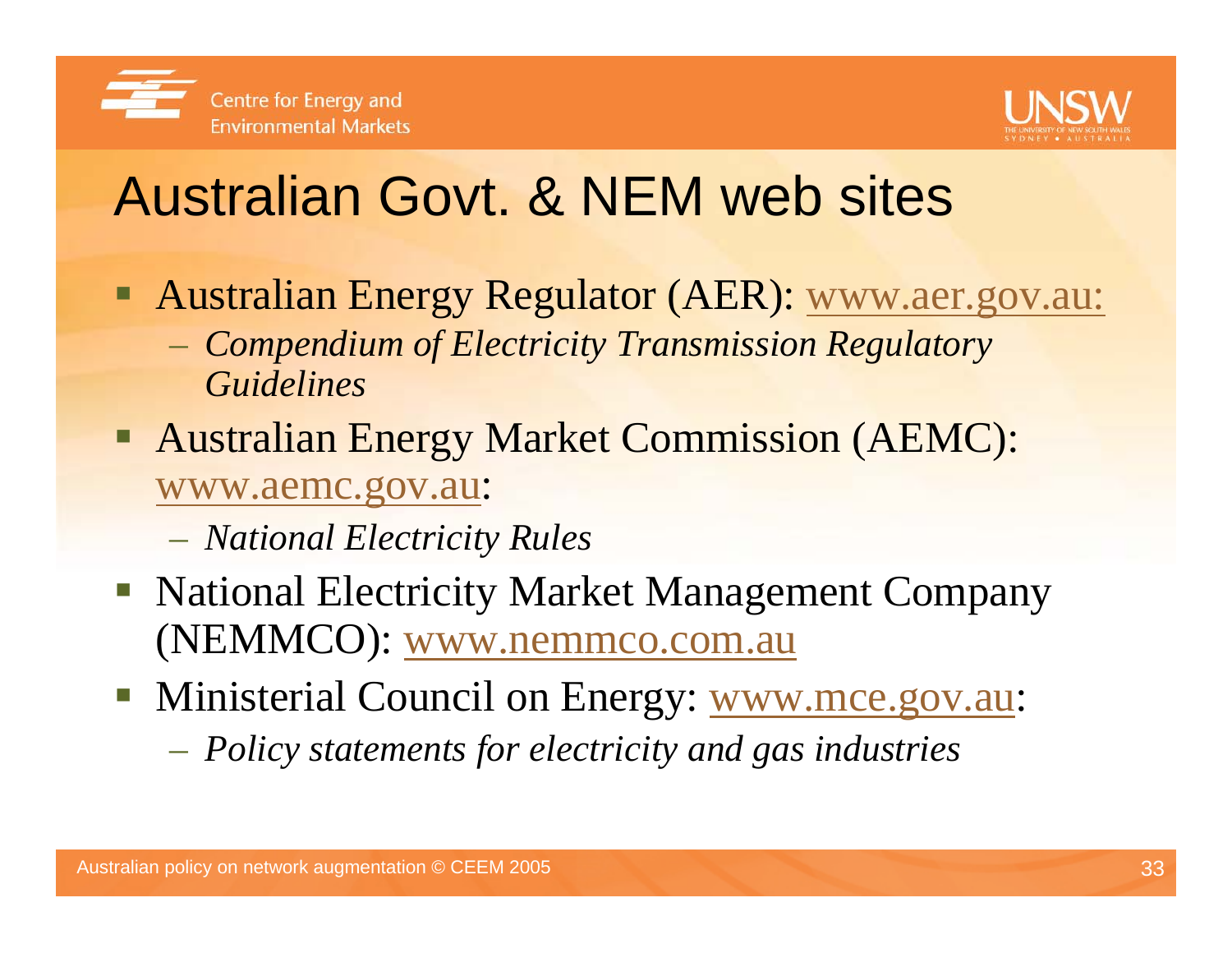



## State-based regulators *(distribution-level)*

- Independent Pricing and Regulatory Tribunal of NSW (IPART): http://www.ipart.nsw.gov.au/
- $\blacksquare$  Essential Services Commission, Victoria: http://www.esc.vic.gov.au/
- **Queensland Competition Authority: http://www.qca.org.au/**
- F Essential Services Commission of South Australia: http://www.escosa.sa.gov.au/
- $\overline{\phantom{a}}$  Office of the Tasmanian Energy Regulator: http://www.energyregulator.tas.gov.au/
- $\overline{\phantom{a}}$  Office of Energy, Western Australia: http://www.energy.wa.gov.au/
- I. Northern Territory Utilities Commission: http://www.nt.gov.au/oiuc/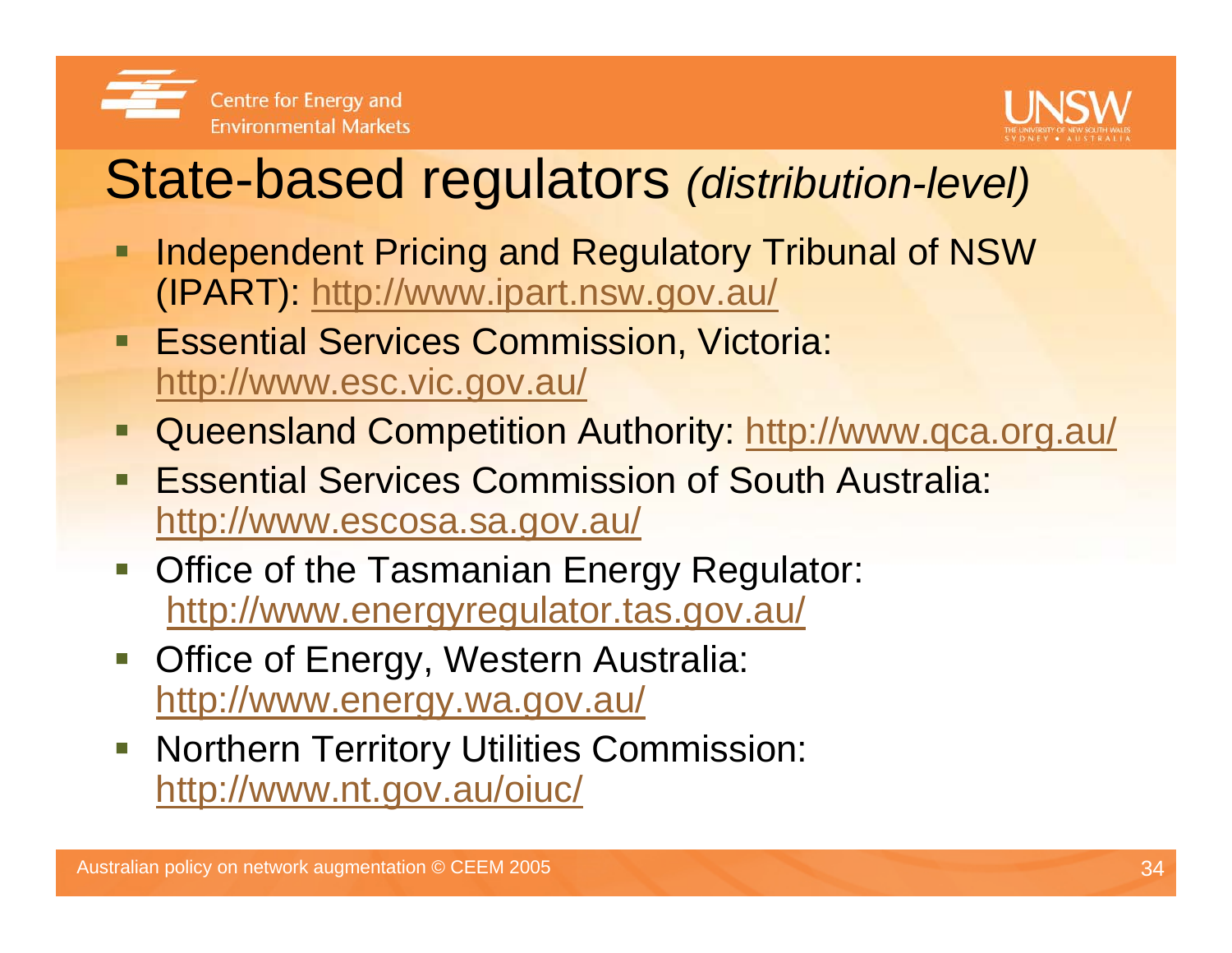



#### Relevant background papers from CEEM (available from www.ceem.unsw.edu.au)

- $\blacksquare$  Incorporating network effects in a competitive electricity industry, in *Electricity Pricing and Technology,* 1996.
- $\blacksquare$  Observations on the Workshop for Markets in Electricity - Economics and Technology, Stanford University, August 2000.
- $\blacksquare$  A services model of the electricity industry with particular attention to network services, *UNSW internal report,* 2002
- П The evolving National Electricity Market - an Assessment, in *Power Progress: An Audit of Australia's Electricity Reform Experiment,* 2004.
- F Managing Availability, Quality and Security in a Restructured Electricity Industry with Reference to the Australian National Electricity Market, *Proceedings of the 39th Hawaii International Conference on Systems Sciences,* 2006.